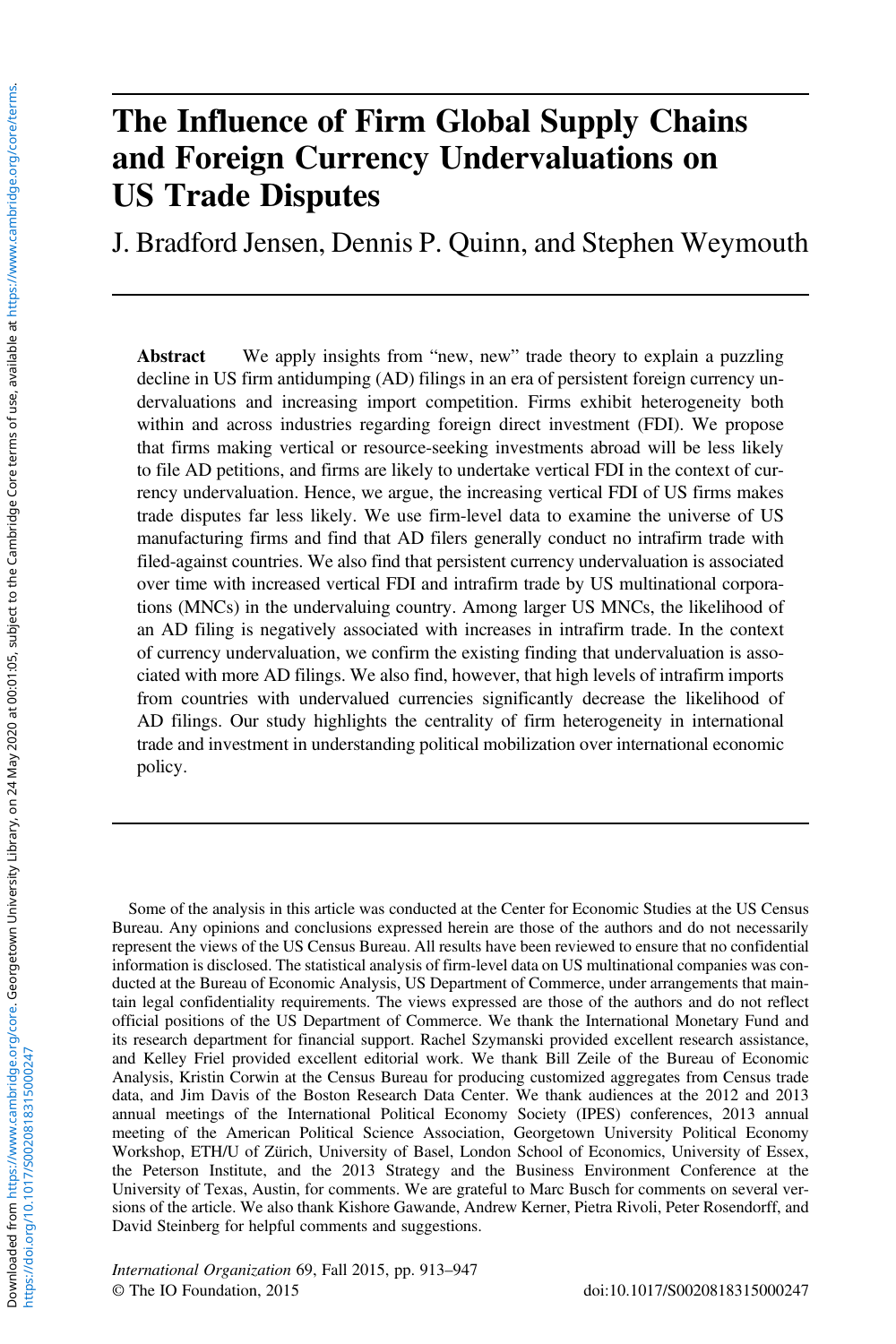As tariff rates have steadily declined around the world, business firms have responded to import competition from foreign trade partners by using temporary trade barriers (TTBs). US firms that suspect countries of selling goods at less than fair value that is, of "dumping" goods<sup>1</sup>—can file antidumping  $(AD)$  petitions with the US Department of Commerce (DOC). If the AD petition is successful, AD duties are levied on the offending product from the originating country for a fixed period; these duties can bring significant economic advantage to filers.<sup>2</sup> AD petitions are by far the most commonly employed TTB worldwide.<sup>3</sup> AD filings are often triggered by import surges, especially from countries with undervalued currencies because foreign exchange rate undervaluation makes imports from undervaluing countries relatively cheaper.

The number of AD trade filings by US firms has declined markedly over the past ten years, even though imports have increased, especially from countries with undervalued currencies (see [Figure 1](#page-2-0)).<sup>4</sup> Firm-level variation in foreign direct investment (FDI) is critical to understanding this puzzling decline in AD filings. In the current era of increasing import competition, it is not a firm's sectoral advantages, its industry, or even its international orientation per se that determines its response to the policies of foreign trade partners. Rather, a firm's direct investments in, and trade relationships with, a specific country at a given point in time shape its economic and political activities: a salient political-economic cleavage divides firms with trade-related foreign affiliates from those without. Firms' global sourcing activities drive their political and economic responses to the economic policies of US trade partners, particularly currency undervaluation.

Firm-level heterogeneity in international investment, trade, and global supply chains in US multinational corporations helps explain the decline in AD filings increasing import competition, long-run trade deficits, and persistent foreign currency undervaluations notwithstanding. Firms that have investments in (and intrafirm trade with) a country are less likely to file against that country. As more firms undertake FDI and intrafirm trade with a country, especially a country with an undervalued currency, the likelihood of an AD filing against that country's firms diminishes markedly. As a growing number of multinational corporations (MNCs) engage in FDI and intrafirm trade across many industry segments, it becomes more difficult to meet the 25 percent market share threshold requirement for a US AD filing mandate in more and more product categories.<sup>5</sup>

<sup>1.</sup> "Dumping" is a price below what goods are sold for in the home market or below an estimate of average costs.

<sup>2.</sup> Bechtel and Sattler [2015](#page-31-0).

<sup>3.</sup> See Irwin [2005](#page-33-0); and Bown [2011](#page-32-0).

<sup>4.</sup> See Broz and Werfel [2014](#page-32-0); and Ludema and Mayda [2011,](#page-33-0) on the role of currency undervaluation and import competition, respectively, on AD filings.

<sup>5.</sup> The law requires the filing to be supported by producers of 25 percent of either the total volume or value of the production of the "domestic-like" product. For a detailed description, see US International Trade Administration [2012.](#page-34-0)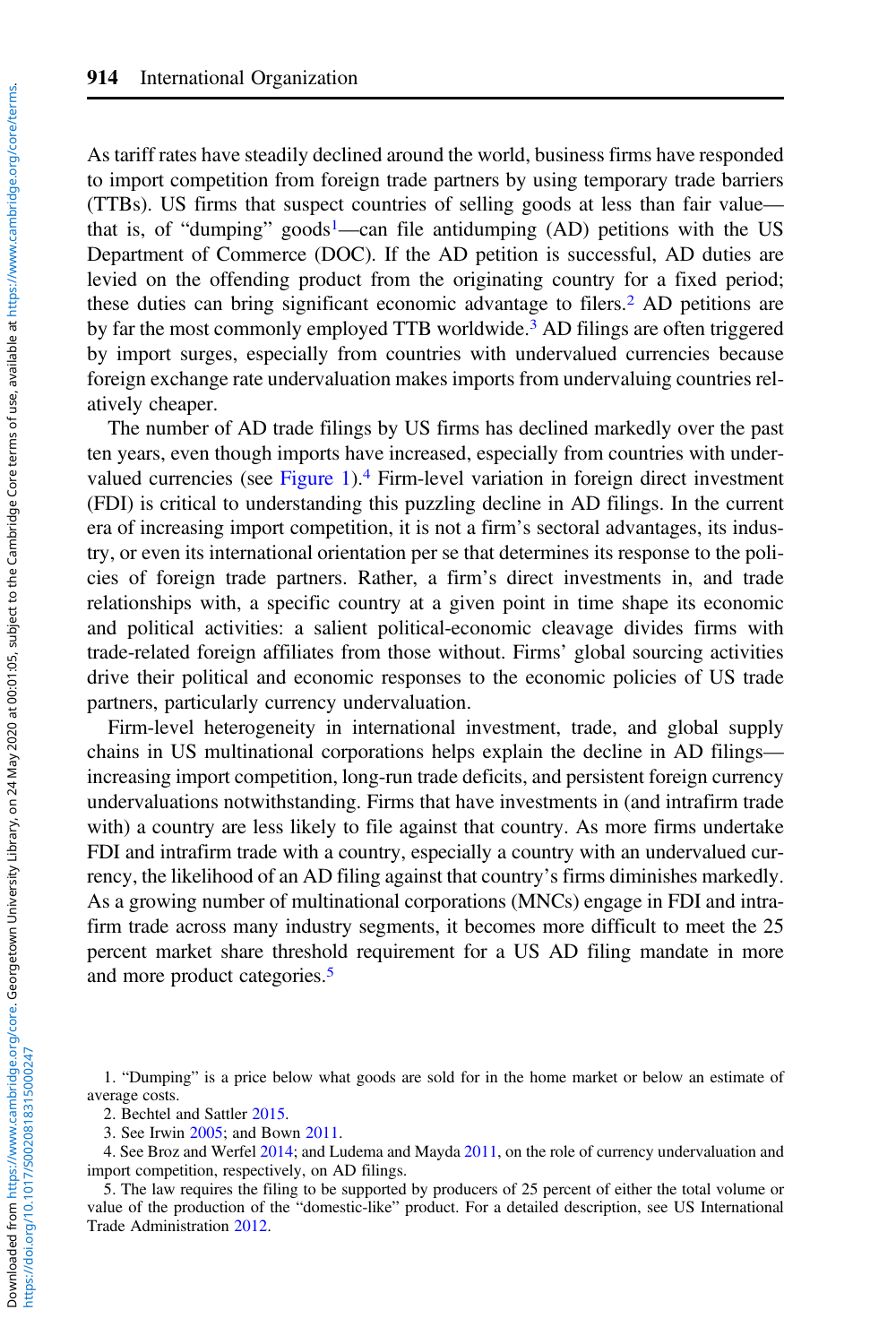<span id="page-2-0"></span>

FIGURE 1. Imports, exports, and total antidumping filings by firms in the United States, 1982–2011

Recent advances in international economics offer theory and evidence to explain why some firms in an industry trade internationally and undertake FDI, whereas others do not. Firm-level characteristics within an industry—and not industry or factor advantages per se—are the fundamental determinant of trade and international investment activity.<sup>6</sup> The literature explains how firms with different characteristics respond differently to changes in the economic environment (for example, some firms expand their exports in response to trade liberalization, while others shut down).

This intraindustry heterogeneity is likely to have important political implications because many aspects of US trade, regulatory, competition, and tax policies have historically assumed that there is a high degree of economic and political homogeneity within industries.<sup>7</sup> We propose that firm-level variation in global production strategies will likely be associated with intraindustry heterogeneity in political preferences for economic policy. Changes in firms' composition and characteristics might therefore make it harder over time for firms in an industry to organize politically to achieve policy goals.

We use US firm AD filings as an empirical context to explore the effects of variation in FDI among firms in the same industry on firms' political activities. These intraindustry variations involve the location of foreign investment as well as diversity in trade relationships among firms with (and without) foreign affiliates.

<sup>6.</sup> See Bernard and Jensen [1995](#page-31-0) and [1999](#page-31-0); Bernard et al. [2003](#page-31-0) and [2007;](#page-32-0) and Melitz [2003](#page-33-0). See Helpman [2014,](#page-32-0) for a review.

<sup>7.</sup> For example, corporate tax exemptions and investment tax credits are generally set at the industry level.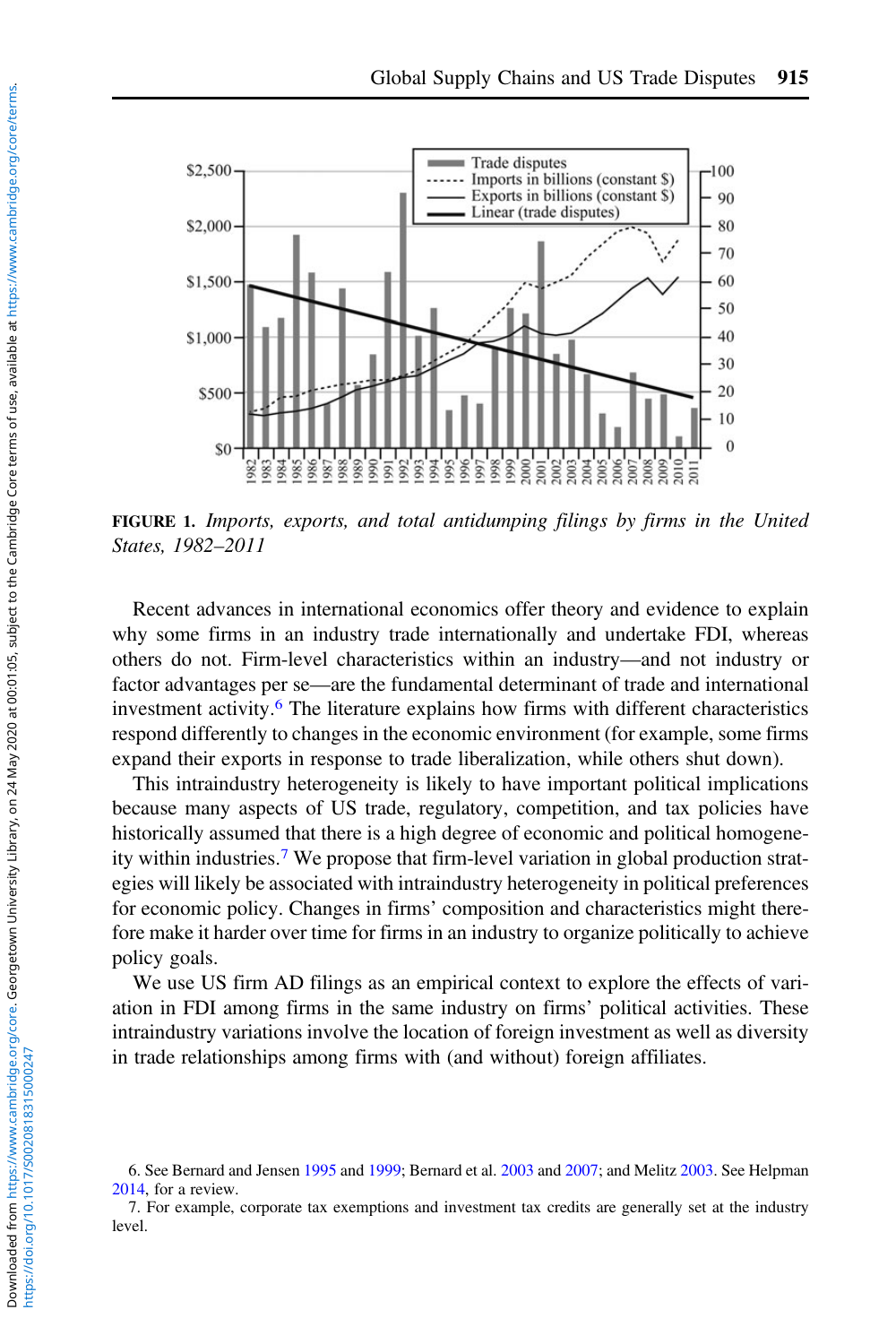Currency undervaluation is an important feature of the context of our study. Many studies have found that currency undervaluations in partner countries correlate robustly with AD filings.<sup>8</sup> Real exchange rates are also likely to influence firms' choices regarding where to locate production, both for new FDI and potentially for shifting production (and possibly related-party [RP] imports for supply chain production) among existing plants. We explore the effects of foreign currency undervaluation on firms' market location decisions as well as their nonmarket political strategies.

# Global Sourcing Activities and Firm AD Filings

Three political-economic considerations motivate our analysis: the increasing prevalence of global supply chains found across most US industries;<sup>9</sup> persistent undervaluations in the home currencies of many US trade partners; and the ongoing opportunity for firms and industries facing competitive import pressures to use TTBs, including AD.

# Empirical Puzzle

We examine AD filings in the United States where individual firms, groups of firms, and labor unions initiate AD investigations by filing a petition with the DOC. Once they petition, the International Trade Administration of the DOC then determines whether foreign goods have been dumped. Previous research finds that filings correlate strongly with policy changes by trade partners that are unfavorable to filers.<sup>10</sup> A couple of questions arise in light of prior findings: Why, if they provide benefits for successful filers, have AD filings declined over time? Do firm investment and trade activities explain why some firms are less likely to file?

#### Variation in Firms' International Engagement

A firm's establishment of global supply chains (that is, its FDI and associated RP trade) is a crucial explanatory variable in explaining its responses to import competition from foreign trade partners. Prior scholarship has stressed the centrality of whether firms were internationally engaged for their political engagement on trade issues.<sup>11</sup> In this study, we allow for a firm's political engagement on trade issues to vary by country and over time according to the nature of its investment and trade relationships.

Empirical research provides a rich picture of firm participation in international trade and investment. First, engaging in international trade is rare among US firms.

<sup>8.</sup> See, for example, Broz and Werfel [2014;](#page-32-0) and Knetter and Prusa [2003.](#page-33-0)

<sup>9.</sup> See Bernard, Jensen, and Schott [2009;](#page-32-0) and Ramondo, Rappoport, and Ruhl [2013](#page-33-0).

<sup>10.</sup> See Broz and Werfel [2014;](#page-32-0) and Knetter and Prusa [2003](#page-33-0).

<sup>11.</sup> The seminal contribution is Milner [1988](#page-33-0). See also Nollen and Quinn [1994.](#page-33-0)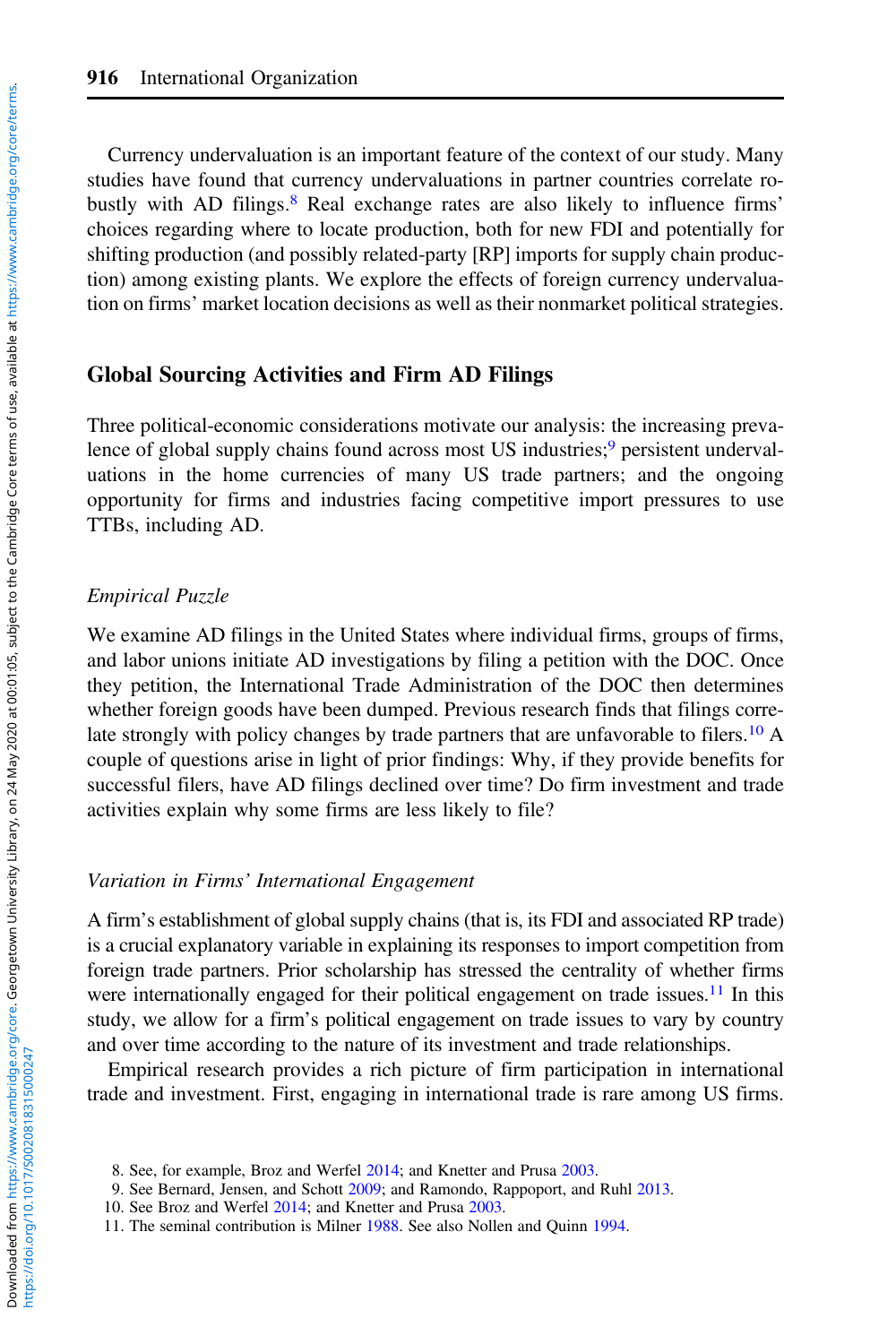Only around 3 percent of US firms trade internationally (and just 1 percent of US firms both import and export).<sup>12</sup> Most firms that trade do so only at arm's length, that is, with unaffiliated parties.

However, MNCs establish affiliates in foreign countries, some for the purpose of exploiting differences in relative factor endowments to lower production costs (vertical FDI). According to an accounting definition, FDI precedes RP, or intrafirm trade with foreign affiliates. Although exporters are larger, more productive, and more capital intensive than nonexporters, multinationals are even larger and more productive than firms that strictly export.<sup>13</sup> MNCs anchor global supply chains, mediating more than 80 percent of US exports and imports<sup>14</sup>—which includes, by definition, all RP trade and the vast majority of arm's-length imports and exports. Although MNCs may choose to source from unaffiliated parties (that is, to operate at arm's length), only intrafirm trade implies investment in, and thus greater economic integration with, foreign host countries. In addition to mediating a large share of international trade, MNCs account for a sizable share of economic activity in the United States, representing more than 27 percent of employment in 2000 and accounting for more than one-third of net job creation in the private sector from 1993 to 2000.<sup>15</sup>

The globalization of production through vertical FDI and intrafirm trade is common across US industries. Ramondo, Rappoport, and Ruhl provide evidence that while most affiliates do not export to their parent, in all industries there are affiliates that do; and the intrafirm trade intensities of these affiliates are quite similar across industries.<sup>16</sup> Hence, there is significant heterogeneity in intrafirm trading intensity in all industries—the important dimension is firm-level heterogeneity, not industry or factor intensity.

The within-industry heterogeneity in firm internationalization and the greater size of MNCs relative to their domestic peers are relevant considerations for AD filings and trade protectionism more broadly for two reasons. First, AD filings must be supported by the producers of 25 percent of either the total volume or value of the production of the "domestic-like" product. Large firms with vertical FDI are unlikely to seek protection from import competition from countries with undervalued currencies through AD petitions, even in the face of increased import competition from these countries, if they are benefiting from investments in or have trading relationships with the undervalued country. The greater the number of large firms with trade linkages to a particular country, the more difficult it becomes to organize the relevant filing coalition against that country.<sup>17</sup> The largest producers in an industry, which

14. Bernard, Jensen, and Schott [2009](#page-32-0).

16. Ramondo, Rappoport, and Ruhl [2013](#page-33-0) create an index of intrafirm "intensity" and show that firms at the 75th percentile of intrafirm trading intensity have very similar levels of vertical integration across the entire range of manufacturing industries.

17. This argument is similar in spirit to that advanced by Bombardini [2008](#page-32-0) who argues that industries with more large firms are more effective at lobbying.

<sup>12.</sup> Bernard, Jensen, and Schott [2009](#page-32-0).

<sup>13.</sup> See Tomiura [2007;](#page-33-0) and Yeaple [2009.](#page-34-0)

<sup>15.</sup> Ibid.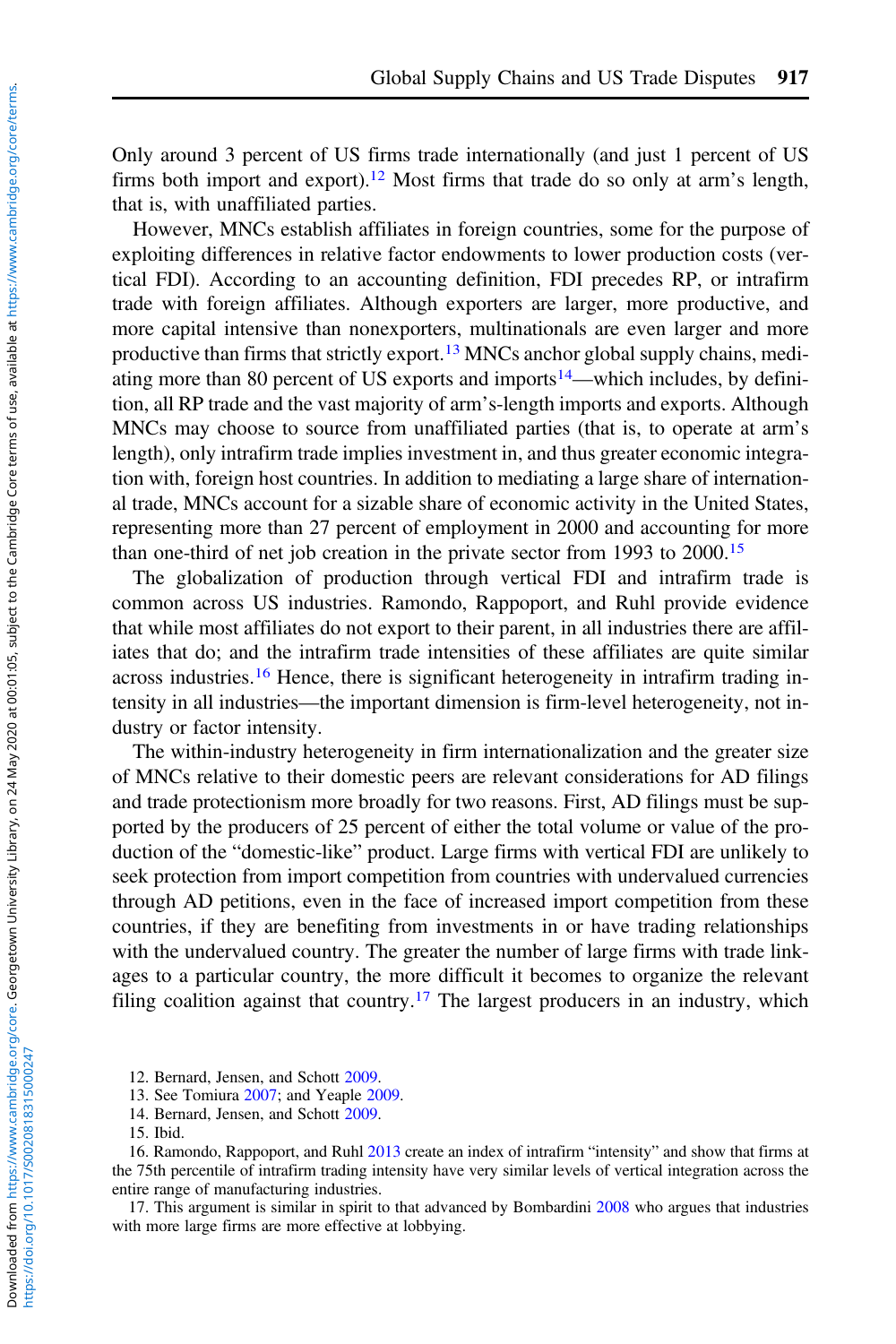tend to be MNCs, are likely to have greater legal standing in either filing or refusing to file petitions.

Second, as Greir, Munger, and Roberts noted, larger firms have been more successful at overcoming collective action problems in politically organizing industry rivals compared with more atomistic industries composed of smaller firms.<sup>18</sup> MNCs are therefore not only economically consequential; their size gives them greater capacity to organize politically for (or against) filings.

We therefore propose that variation in FDI positions, and subsequent RP trade flows, will affect a firm's decision to initiate (or join with industry peers in) an AD filing.<sup>19</sup> We develop the argument that MNCs with FDI abroad are less likely to file AD petitions against countries they invest in, and as the number of firms with international investment activities grows—especially in countries with undervalued currencies—the number of AD filings is likely to fall.

Our explanation departs from much of the prior literature on the political economy of trade that considers divisions over trade policies by industries or sectors of the economy. Trade models that assume firms are homogeneous within either industries or sectors imply that trade affects firms in a given industry or sector in the same way.<sup>20</sup> By contrast, we examine the political implications of recent advances in the economics of international trade, which sees firms—not industries or sectors—as the central mediators of international commerce. $2<sup>1</sup>$ 

#### Undervaluation, Global Production Networks, and Firm AD Filings

Two ideal-type strategies regarding export promotion have been influential among emerging market economies in recent decades. The first is typified by the high-performing East Asian economies (most notably China), which have been characterized during their rapid growth by active exchange rate management policies that led to currency depreciation and export surges.<sup>22</sup> The second strategy, of which Mexico has been an exemplar, is characterized by extensive participation in bilateral and international trade agreements, open capital markets, and a floating (market-determined) exchange

18. Greir, Munger, and Roberts [1994](#page-32-0). See also Weymouth [2012](#page-34-0) who finds that large firms are more likely to lobby and to report greater influence on government policy than smaller firms are.

19. See Gawande, Hoekman, and Cui [2015](#page-32-0), for the development of a related argument in the context of seven large emerging market countries. At the industry level, Weder and Wyss [2013](#page-34-0) show, using archival data, that interindustry variation in vertical linkages deterred Swiss protectionist practices.

22. World Bank [1993](#page-34-0).

<sup>20.</sup> See Hiscox [2001;](#page-32-0) and Magee [1980](#page-33-0).

<sup>21.</sup> The "heterogeneous firm" trade models emerged out of research by Bernard and Jensen [1995](#page-31-0) and [1999,](#page-31-0) who were some of the first authors to exploit micro data sets to study variation in exporting (and later importing) behavior at the plant and firm levels. Melitz's [2003](#page-33-0) model advanced a theoretical explanation by showing that only the largest and most productive firms can generate sufficient profits to cover positive fixed exporting costs; thus productivity helps explain why firms self-select into trade.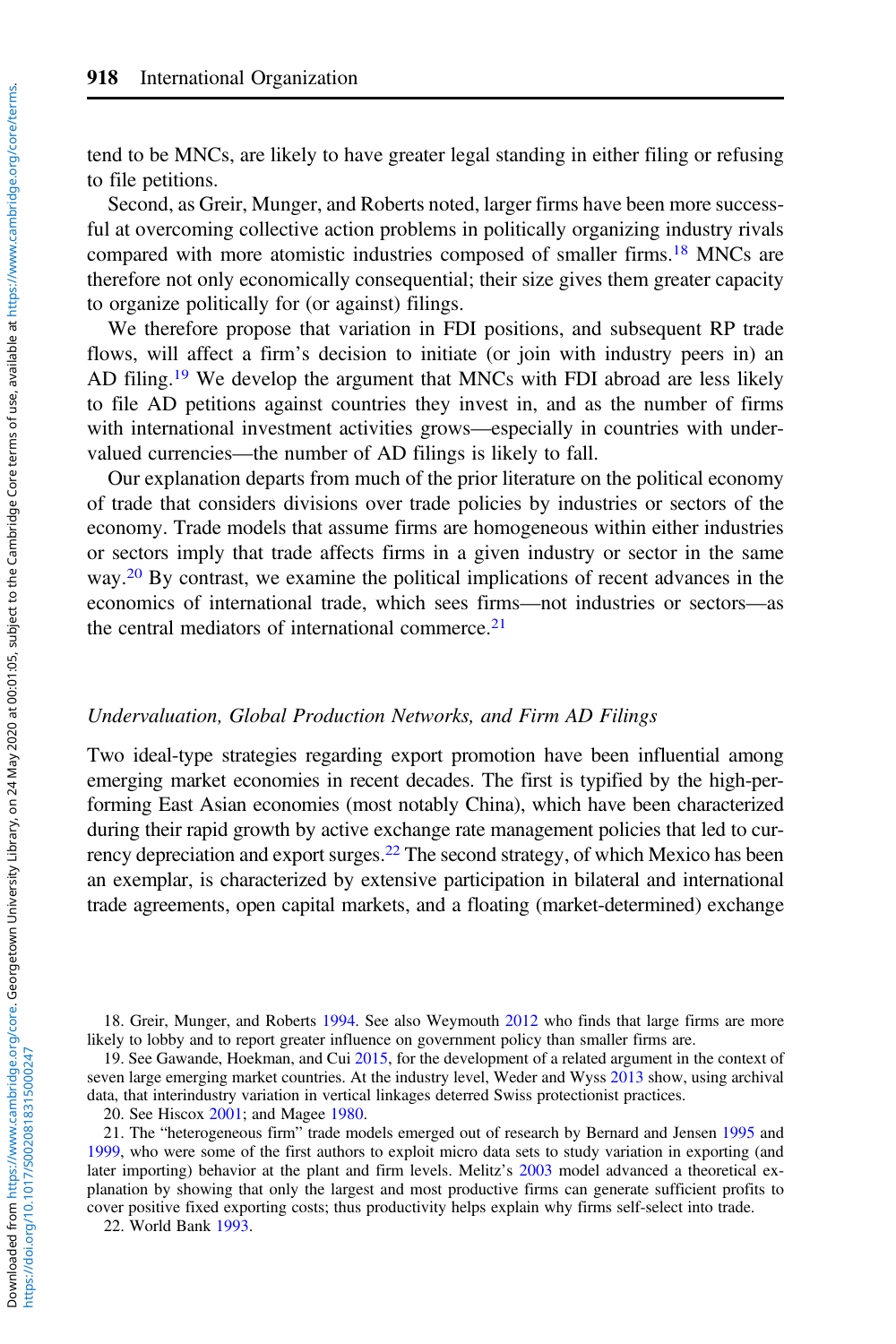rate.<sup>23</sup> The latter strategy limits the use of systematic governmental currency undervaluation to promote exports. $24$ 

Figure 2 illustrates currency undervaluation versus overvaluation. It shows the evolution of currency valuations over time for China and Mexico, which—despite their differing policy stances—have very similar factor endowments.<sup>25</sup> Excluding the period of the Mexican peso crisis, the post-NAFTA Mexican peso ceased its long-run undervaluation and was on average overvalued for the 2000s relative to the US dollar. China, as part of its economic reforms in the 1980s, ended its longstanding currency overvaluation. Since the 2000s, China has sustained an undervalued exchange rate compared with the Mexican peso's overvaluation, which gave US producers an incentive to invest in (and source from) China rather than Mexico.



Sources: Authors' calculations using methods from Rodrik 2008 and IMF 2012.

FIGURE 2. Real exchange rates of Mexican Peso and Chinese Yuan relative to the US dollar, 1975–2010

23. Mexico has signed free trade agreements with forty-four countries, including the United States, Japan, Canada, and the member countries of the European Union. Villarreal 2009.

24. Copelovitch and Pevehouse [2013](#page-32-0), however, find that a preferential trade agreement with a primary economic partner (the country to which the currency is pegged or the most important trade partner) is associated with exchange rate flexibility and a depreciated real exchange rate.

25. See Chiquiar et al. [2008](#page-32-0) for a detailed comparison of the factor endowments and the wide range of product market competition between the two economies. Please see the data appendix for details on the construction of the undervaluation index. Somewhat counterintuitively, the convention in the field is to denote undervaluation with positive numbers and overvaluation with negative numbers. Zero is a neutral valuation.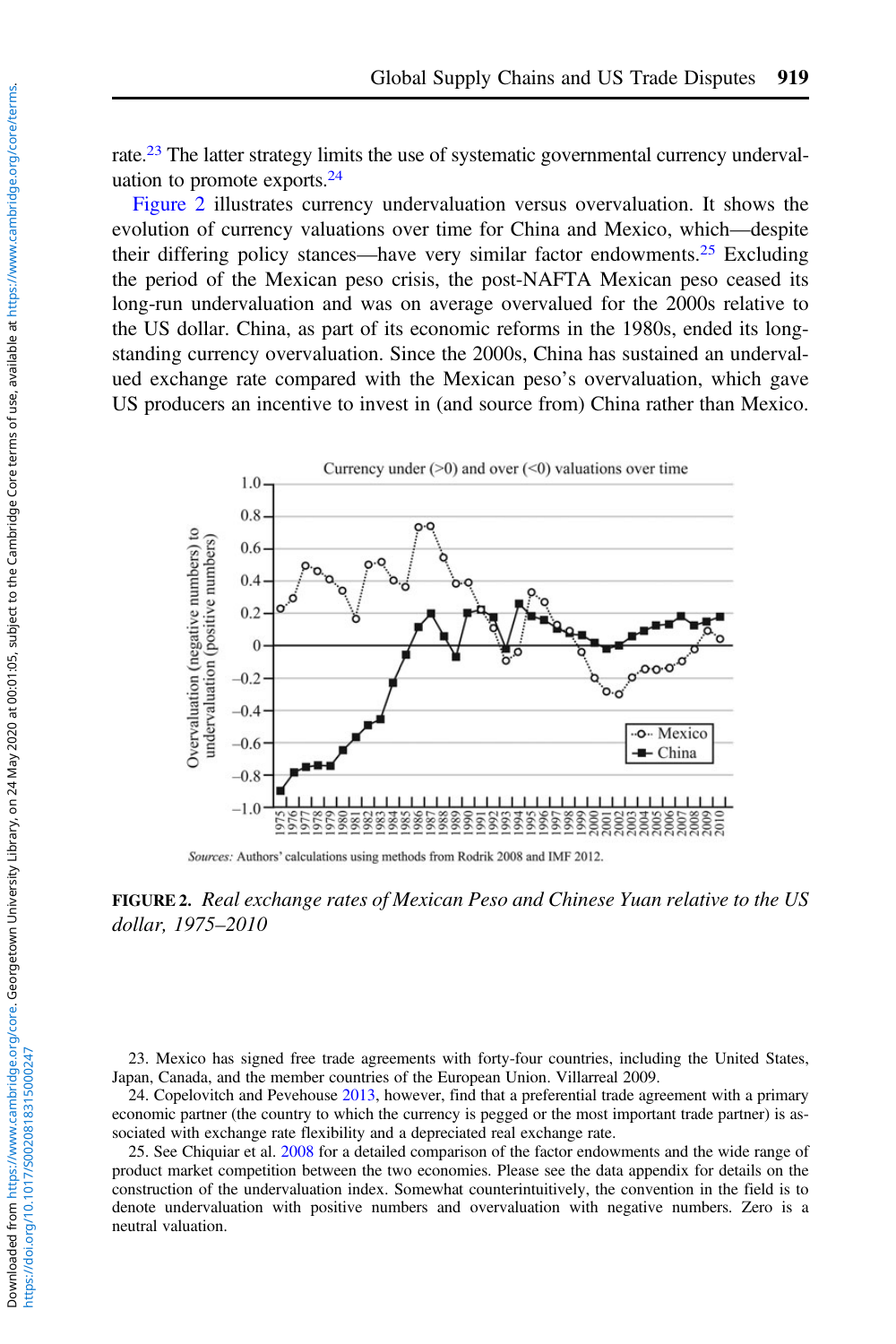Currency undervaluation may be a particularly attractive growth strategy for governments<sup>26</sup> because the international trading system under World Trade Organization (WTO) rules does not proscribe countries from engaging in currency undervaluation for the purposes of export promotion.<sup>27</sup> Copelovitch and Pevehouse, for example, find that governments that have signed preferential trade agreements (PTAs) are likely to move to an undervalued currency vis-à-vis their PTA partners' currency, possibly to enhance export competitiveness relative to these partners.<sup>28</sup>

Although an undervalued currency may offer economic advantages to exporting nations and their firms, undervaluation risks backlash through other means by foreign trade partners. Some governments undertake policies to lessen the effects of the depreciation of trading partner currencies through competitive devaluations.<sup>29</sup>

Firms and industries can respond to undervaluation by trade partners by filing for TTBs such as AD filings. Numerous studies have indeed found a strong correlation between domestic (home country) real exchange rate appreciation vis-à-vis trade partners and subsequent trade disputes.<sup>30</sup> This research's central inference is that AD filings represent the response of particular industries to undervaluation among their trade partners. In particular, Broz and Werfel show that the pass-through of exchange rate movements to prices, which varies systematically by industry, correlates with industry AD responses to domestic real exchange rate fluctuations.<sup>31</sup>

Our argument predicts within-industry variation in firm responses to undervaluation. Firms integrated into global supply chains, particularly those in countries with undervalued currencies, will be less likely to pursue AD because they benefit from producing in a country with an undervalued currency. The comparative advantage motive for vertical FDI suggests that firms tend to produce abroad where they can take advantage of cheaper inputs.<sup>32</sup> A depreciated currency lowers the cost of labor and other host-country inputs relative to production costs at home. Although firms producing in an undervalued country for sale in that country (that is, horizontal, or market-seeking, FDI) do not benefit from the undervaluation because costs and revenues are both undervalued, firms that produce in an undervalued country for export to the MNC's home market or a third country (vertical FDI) benefit from the reduced costs from undervaluation (that is, costs are undervalued, but revenues are not). For firms that use FDI as a platform for export, a depreciated currency increases the competitiveness of exports from that platform.<sup>33</sup>

33. Blonigen [1997.](#page-32-0)

<sup>26.</sup> On the link between the exchange rate and growth, see Berg and Miao [2010](#page-31-0); Easterly [2005;](#page-32-0) and Rodrik [2008](#page-33-0).

<sup>27.</sup> Sanford [2011.](#page-33-0)

<sup>28.</sup> Copelovitch and Pevehouse [2013.](#page-32-0)

<sup>29.</sup> For example, Brazil, Israel, Japan, New Zealand, Poland, and Switzerland have recently undertaken monetary or exchange policies targeted at lessening the value of their currencies.

<sup>30.</sup> See Broz and Werfel [2014;](#page-32-0) Copelovitch and Pevehouse [2011](#page-32-0); Irwin [2005;](#page-33-0) Knetter and Prusa [2003;](#page-33-0) and Oatley [2010](#page-33-0).

<sup>31.</sup> Broz and Werfel [2014](#page-32-0).

<sup>32.</sup> Helpman [1984.](#page-32-0)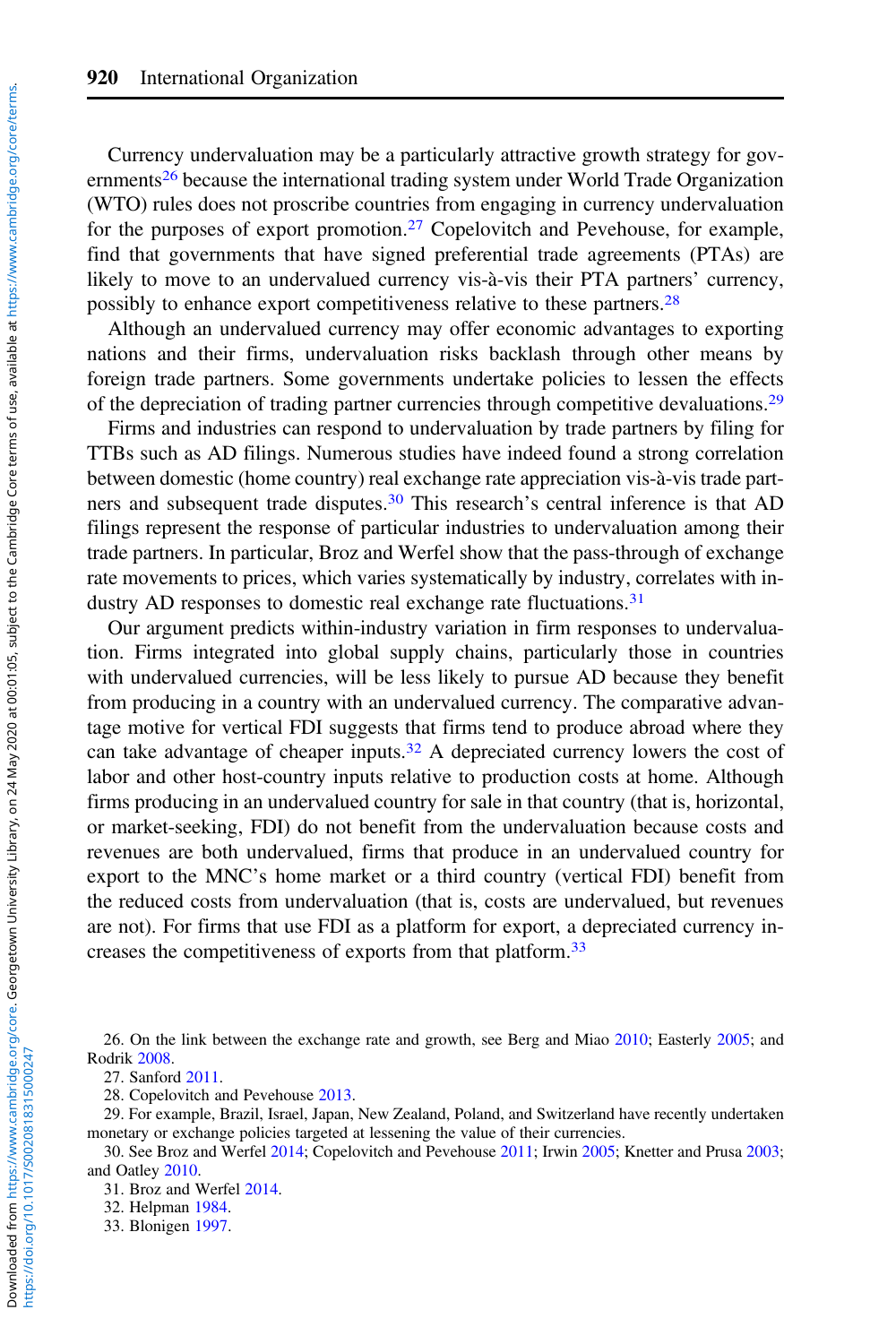A related way that firms integrated into global supply chains benefit from undervaluation (and thus are less likely to pursue AD) is that MNCs with a broad FDI portfolio can strategically respond to abrupt shifts in currency values in ways that firms without multiple production locations cannot. Kogut and Kulatilaka develop a model in which production in different countries offers MNCs a real option to change the location of production in response to currency fluctuations.<sup>34</sup> Firms that own production facilities in multiple currency zones can dynamically adjust their production to the lowest-cost location. FDI in countries that tend toward undervaluation serves as a real hedge against currency fluctuations. Bernard, Jensen, Redding, and Schott present evidence, consistent with the Kogut and Kulatilaka model, that US MNCs shifted production to their affiliates in the countries experiencing depreciations during the 1997–98 Asian financial crisis.<sup>35</sup>

Additionally, firms will find undervalued countries attractive for investment because a depreciated currency makes the value of assets relatively cheaper in foreign currency terms by lowering the costs of investment by foreign firms and increasing the net worth of foreign bidders relative to domestic investors.<sup>36</sup> The undervaluation provides an additional incentive for investment.

In sum, large MNCs with production affiliates in multiple countries may choose to source from undervalued countries instead of pursuing trade remedies. Large firms (including MNCs) without trade or investment relationships with an undervalued country are likely to pursue trade remedies, especially if they compete with relatively cheaper imports from countries with undervalued currencies.<sup>37</sup> Small firms are unlikely to file for AD protection (because it is difficult to organize a coalition) or source from undervalued countries (because this, too, is costly).<sup>38</sup> As the share of MNCs with operations in undervalued countries increases, the natural constituency for AD protection diminishes.

# Empirical Implications of Our Argument

The diagram in [Figure 3](#page-9-0) represents a summary of the argument and points to several of the empirical relationships that we examine. We examine four implications at the firm level. The first is that, ceteris paribus, larger firms will be more likely to file AD

38. The heterogeneous firms in trade (and investment) literature stresses firm-level productivity differences as an important determinant of firm participation in international trade and FDI. These differences are conceptualized and modeled as persistent; firms with low productivity are small and unable to overcome the additional costs of trade/FDI and will remain domestic-only producers (or might eventually go out of business). Although productivity is clearly not immutable, it is influenced by a number of firm-level choices that are likely to have long-lived implications (for example, firm strategy, production technology, and intellectual property investments).

<sup>34.</sup> Kogut and Kulatilaka [1994.](#page-33-0)

<sup>35.</sup> Bernard et al. [2009](#page-32-0).

<sup>36.</sup> See Blonigen [1997;](#page-32-0) and Froot and Stein [1991.](#page-32-0)

<sup>37.</sup> Analyzing AD filings in Canada, Ludema and Mayda [2011](#page-33-0) find that Canadian firms that compete against Chinese imports seek protection.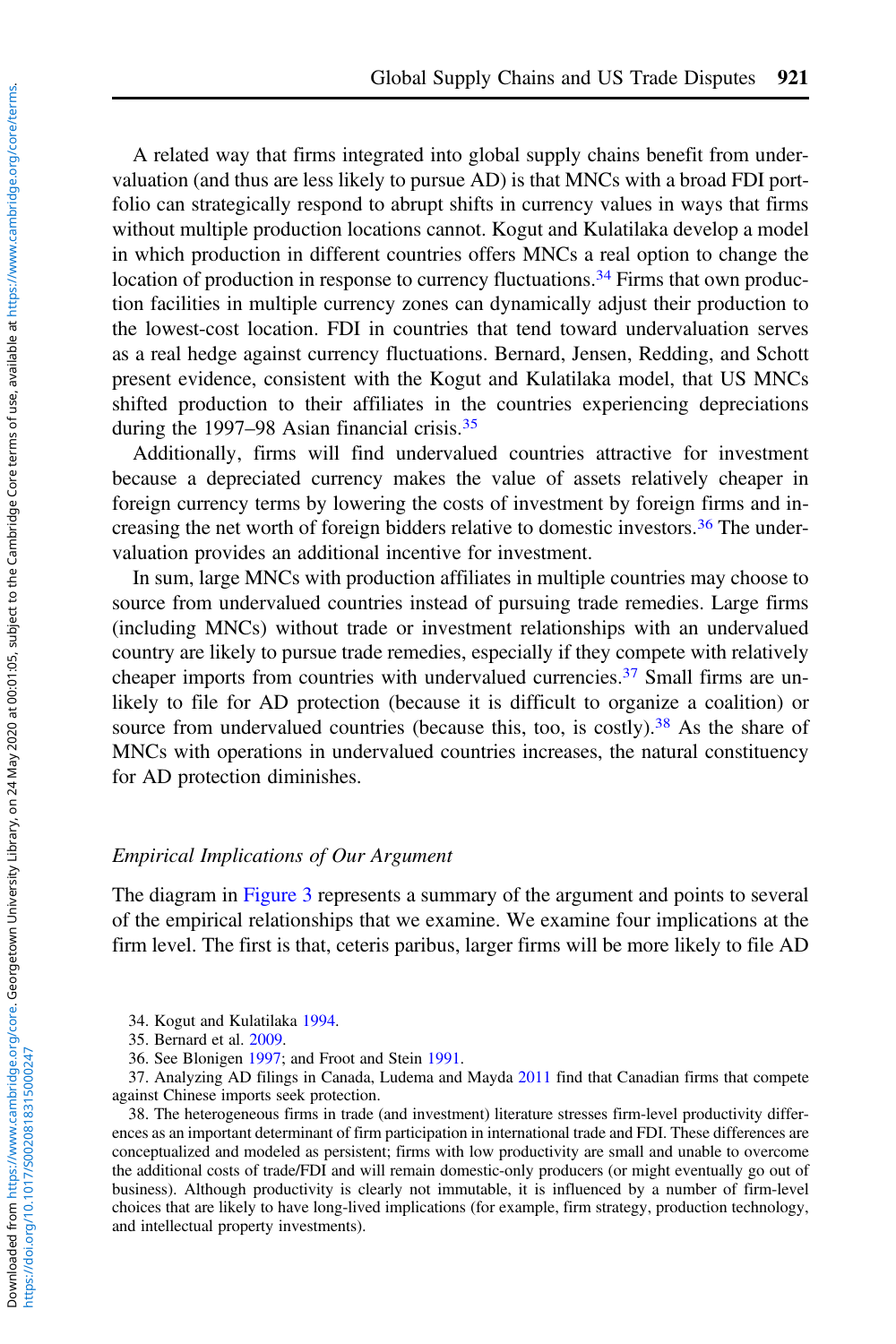<span id="page-9-0"></span>petitions for two reasons: (1) filing incurs costs and (2) they are in a better position to organize a coalition to meet the 25 percent filing threshold.



FIGURE 3. The relationships between and among currency undervaluation, FDI, and trade disputes

Second, we expect differences in international investment positions and the composition of trade flows between firms that file AD petitions and those that do not. Compared with their nonfiling peers, filers will conduct less RP trade with filedagainst countries, particularly in their product category.

Third, MNCs will find undervalued countries more attractive for vertical than for horizontal FDI. Profits tend to be higher for vertical FDI in undervalued countries because costs are incurred in an undervalued currency and revenue is realized in a different currency; horizontal FDI for local demand has both costs and revenues in the undervalued currency and thus does not benefit from the undervaluation.

The fourth and final firm-level implication that we examine is that RP trade will reduce the likelihood that a firm will file an AD petition. Firms that have vertical production networks in a country will be less likely to file an AD petition against that country.

At the country level we follow the recent literature, which has examined the specific relationship between undervaluation and AD filings. Our argument extends the literature: we expect that the impact of undervaluation on AD filings will depend on the composition of trade flows originating from countries pursuing undervaluation; that is, at the country-level, we expect RP imports to moderate the relationship between undervaluation and disputes. If undervaluation attracts vertical FDI, and if firms with RP trade are unlikely to file against their host countries, undervaluation will be associated with fewer AD filings against countries from which higher levels of US intrafirm imports originate. If MNCs with operations in undervalued countries are less likely to file against that country, and if the activities of MNC in undervalued countries are increasing, AD filings should diminish.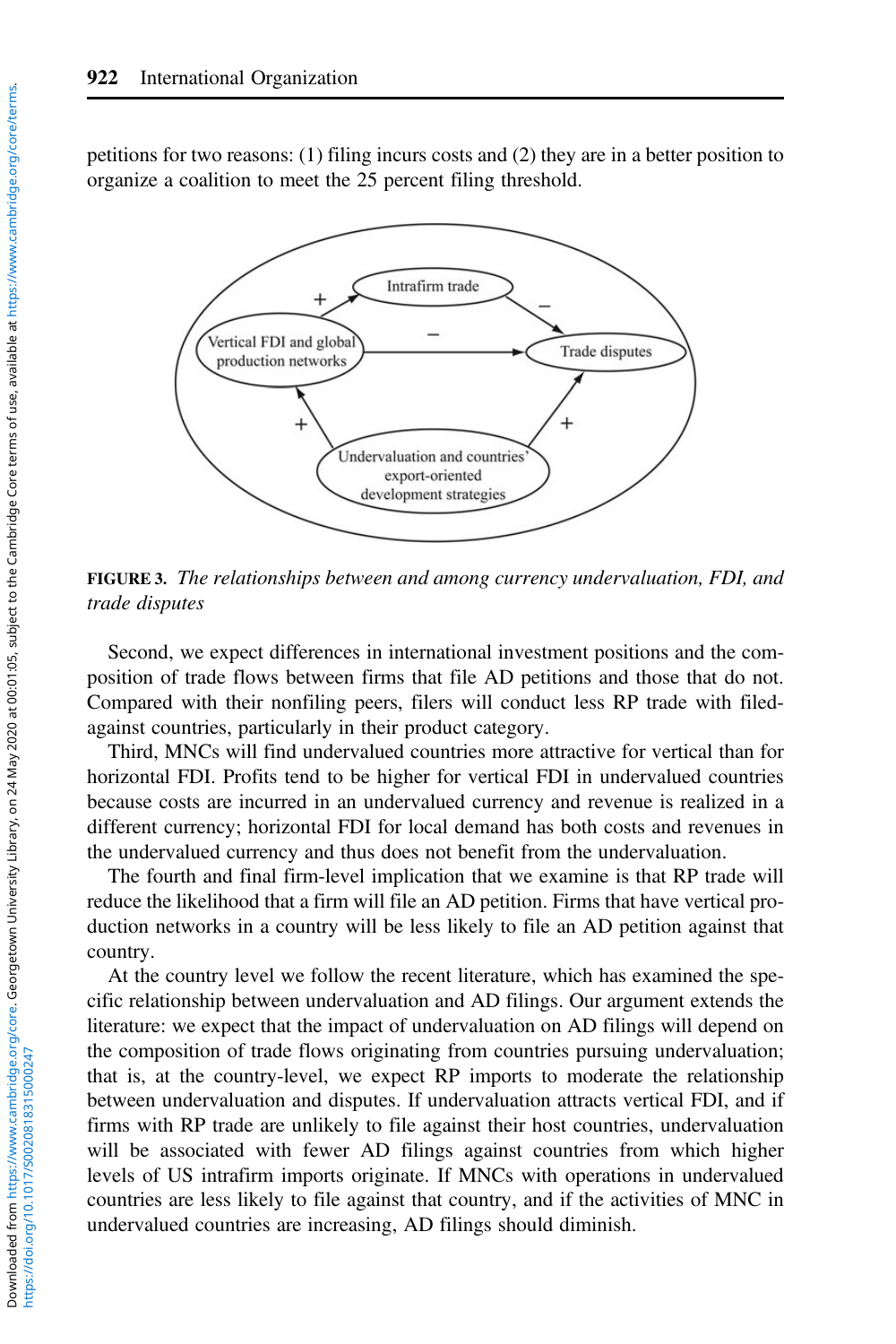Although we expect this pattern to hold probabilistically across US trade partners, AD filings and trade disputes with China are likely to represent a special case because China is almost uniquely classified as a "nonmarket economy" under both the terms of its accession to the WTO and its prior treatment under US trade legislation.<sup>39</sup> Over the past three decades, US AD petitions against China account for 13.8 percent of all filed disputes. The growing direct investments by US MNCs in China, and the resulting RP trading with China, will change the political calculus of these firms regarding AD duties. MNCs with resource-seeking operations in China benefit from low-cost intermediate goods produced and final goods assembled in China, while firms without such operations (and which compete with Chinese exports) will be harmed by an undervalued yuan.

# Empirical Analysis

## Characteristics of AD Petition Filers

Our hypothesis is that large firms engaged in trade with a country, particularly RP trade with their foreign affiliates, will be less likely to file AD petitions. We compare filers with nonfilers in the same product market for evidence that filers are different. We focus specifically on the relative size of filers, their overall international engagement (imports and exports), and their engagement with the country against which they file (in terms of arm's-length trade and RP trade).

Our data source for AD petitions is the May 2012 update of the Global Antidumping Database (GAD) created by Chad Bown.<sup>40</sup> Our source of firm-level data is the Census Bureau Linked/Longitudinal Firm Trade Transaction Database (LFTTD), which covers the universe of firms in the scope of the economic census.<sup>41</sup> A total of 559 organizations—including firms, trade associations, unions, and other organizations—filed AD petitions from 1993 to 2009. We are able to match 425 (76 percent) of these organizations to the Census Bureau's Business Register, which is excellent considering that not all filers are private sector firms.

[Table 1](#page-11-0) presents the results. Consistent with our expectations regarding firm size, we find that firms that file AD petitions are relatively large within their industries, with an average rank in the 88th percentile in terms of employment within their product market industry (line 1). At least 75 percent of the AD petition filers are engaged in international trade, and they are above the median in terms of the value of merchandise exports and imports: filing firms have an average rank in the 74th

<sup>39.</sup> See Messerlin [2004](#page-33-0); and Rumbaugh and Blancher [2004.](#page-33-0) As Rumbaugh and Blancher [2004](#page-33-0), 8, note, under the WTO agreement, "other members can invoke 'non-market economy' provisions to determine dumping cases for 15 years following [China's] accession." See also Prusa and Vermulst [2013,](#page-33-0) 219–23. Vietnam is the other country that the United States classifies as a nonmarket economy.

<sup>40.</sup> GAD-USA.xls in Bown [2012.](#page-32-0)

<sup>41.</sup> This is, to our knowledge, the first use of these data in the political science literature. Our analysis begins in 1993 because this is the first year LFTTD data are available.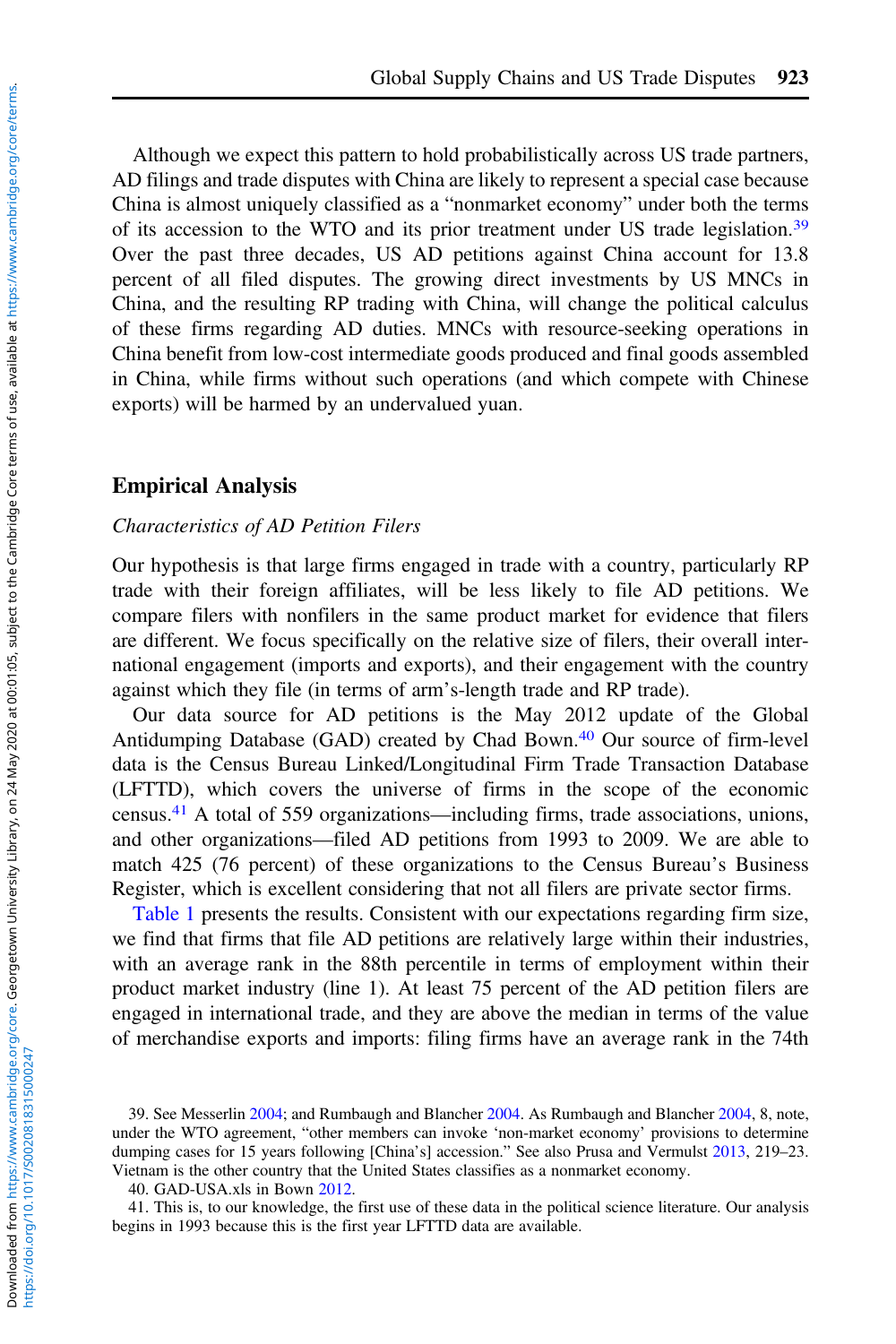<span id="page-11-0"></span>percentile in terms of overall exports (the sum of arm's-length and RP exports) and the 68th percentile in terms of overall imports (lines 2 and 3, respectively). Most of the filing firms are vertically integrated MNCs: nearly 60 percent engage in RP trading, and the percentile rank of value is high. Relatively few of the filers are purely exporters to, or importers from, unaffiliated parties. In sum, we find that the average AD filing firm is a very large, internationally engaged firm. We find, perhaps not surprisingly, that only roughly one-quarter of AD filers are exporting or importing in the product category with the filed-against countries; these firms are below the median in terms the value of overall imports and exports.

|    |                                                               | Percent engaging in<br>activity at time of<br>filing |           | Percentile rank<br>within industry (of<br>value) |           |
|----|---------------------------------------------------------------|------------------------------------------------------|-----------|--------------------------------------------------|-----------|
|    | $N = 425$                                                     | Mean/<br>$\%$                                        | Std. Dev. | $\bar{x}$ Rank                                   | Std. Dev. |
| 1. | Employment                                                    | 5,871                                                | 12,860    | 0.88                                             | 0.19      |
| 2. | Export                                                        | 75%                                                  |           | 0.74                                             | 0.38      |
| 3. | Import                                                        | 68%                                                  |           | 0.68                                             | 0.42      |
| 4. | Related-party (RP) export                                     | 59%                                                  |           | 0.61                                             | 0.45      |
| 5. | Related-party (RP) import                                     | 52%                                                  |           | 0.55                                             | 0.46      |
| 6. | Export to contemporaneous AD country in same HS4 product      | 29%                                                  |           | 0.36                                             | 0.45      |
| 7. | Import from contemporaneous AD country in same HS4 product    | 25%                                                  |           | 0.33                                             | 0.44      |
| 8. | RP export to contemporaneous AD country in same HS4 product   | 12%                                                  |           | 0.21                                             | 0.37      |
| 9. | RP import from contemporaneous AD country in same HS4 product | 12%                                                  |           | 0.21                                             | 0.38      |

| TABLE 1. Filer characteristics at date of filing (pooled, 1993-2009) |  |  |
|----------------------------------------------------------------------|--|--|
|----------------------------------------------------------------------|--|--|

Notes: This table presents statistics for firms that filed AD petitions over the period 1993–2009. The table reports the firms' average rank within their six-digit NAICS industry and the share of firms engaging in a particular form of international trade. The percentile rank column reports the average of the firms' rank within their industries for the value of these trade volumes. Std. Dev. = the standard deviation of the series.

A key finding, consistent with our argument, is that filers rarely engage in RP trade in the product category with the target country. Only 12 percent engage in RP trading in the same product category; of this number, the value traded is modest compared with industry peers. The vast majority of filers (88 percent) have zero RP imports and exports with the country against which they file. Consistent with our argument, AD filers, on average, have either no or much smaller investment and trade relationships with targeted countries in the product categories in which they file.

These results suggest that intraindustry differences in firm behavior, in this case international trade and investment, are associated with differences in firm AD filing behavior. AD-filing firms are less likely to be engaged with countries they file against.

#### Changes in Engagement with Undervalued Countries

To examine how firms' engagement in international trade and investment has evolved over time, we first examine the international trade characteristics from 1993 of the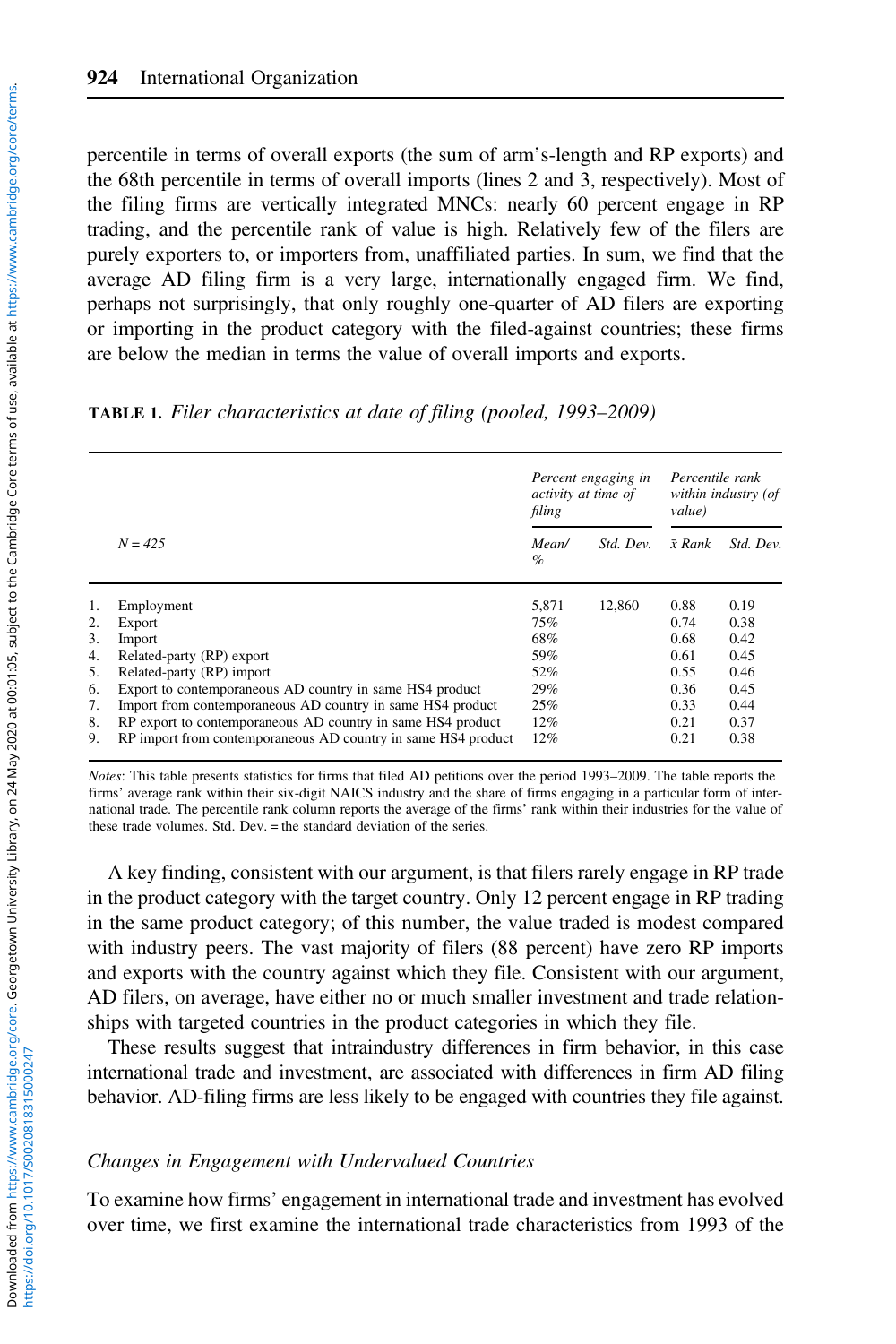<span id="page-12-0"></span>eighty-nine firms that filed during 1993–97 (see Figure 4).<sup>42</sup> Surviving firms were generally more engaged in exporting, importing, and RP exporting in 1993, relative to all firms and to nonsurviving filers. At least one-quarter of the forty-eight *survivors* were engaged in trade in the four-digit product with the set of countries filed against for the period 1993–97.43 In contrast, a much smaller proportion of the forty-one failing firms engaged in RP trading in the product with the set of countries filed against in 1993–97.



international trade activities of various types: Nonsurvivors (41) in 1993 and survivors (48) in 1993 and 2009

The general profile of the surviving filers had changed little twenty-six years later: they remained larger and more internationally engaged than their product market peers (percentile ranks available on request). The share of surviving filing firms that was exporting to a country that was filed against in 1993–97 increased by 13 percent by 2009, and the share of surviving filing firms engaged in RP importing from a filed-against country increased by 8 percent.

<sup>42.</sup> The 2009 data for the forty-eight surviving firms are also presented. Additional data for all eightynine firms are also discussed and are available from the authors on request.

<sup>43.</sup> We construct a list of Harmonized System (HS) four-digit product and country pairs that were filed against in 1993–97. We report that share of firms (or share employment at firms) engaged in trade with the filed-against product-country pair in Figures 4 and [5](#page-13-0).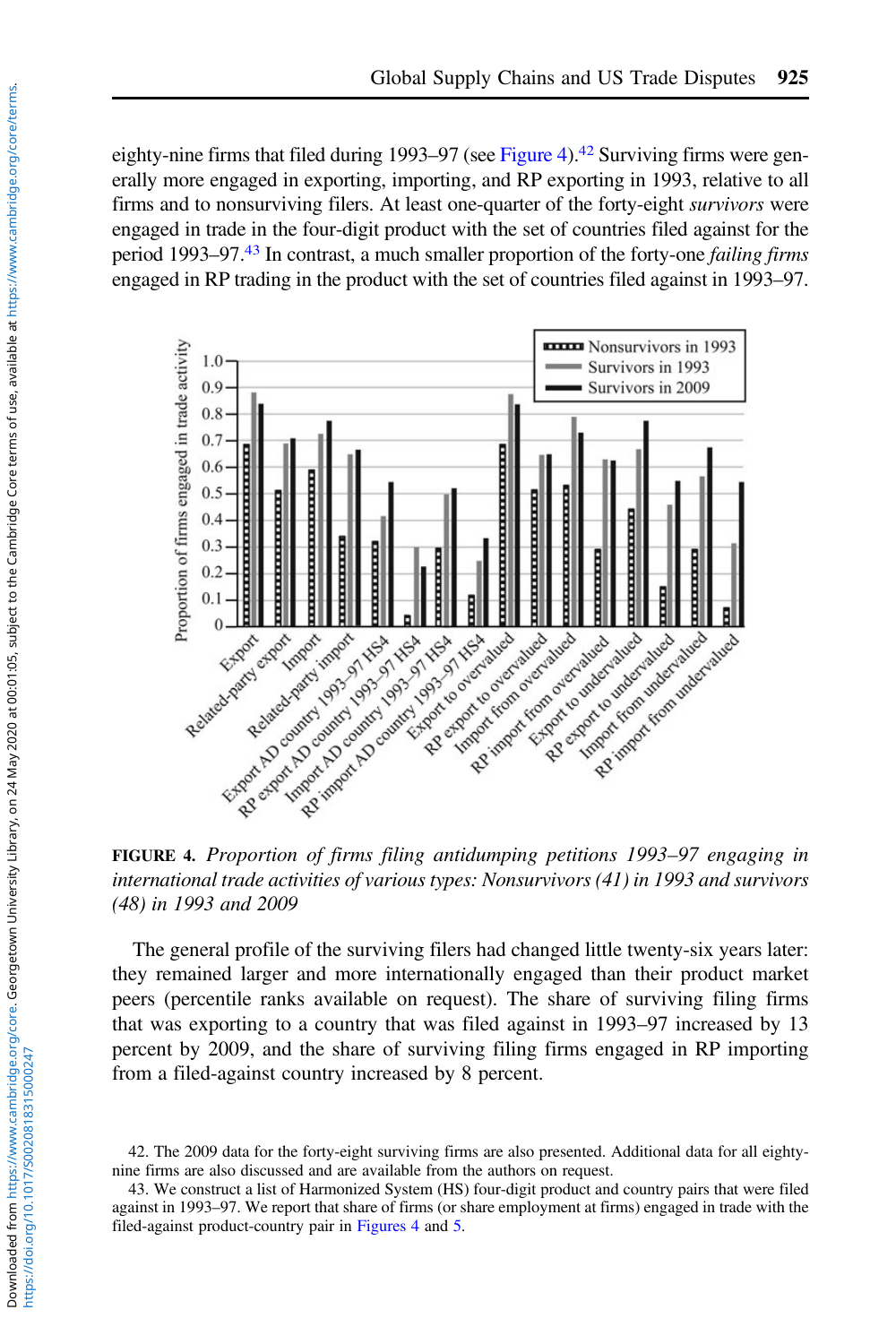<span id="page-13-0"></span>As illustrated in [Figure 4](#page-12-0), we also observe a large increase in firms' engagement with countries with undervalued currencies compared with those with overvalued currencies. We separate countries into two groups based on the average value of our undervaluation index from 1990–2009: countries with sustained undervalued cur-rencies and those with sustained overvalued currencies.<sup>44</sup> [Figure 4](#page-12-0) shows that the share of surviving filing firms that traded with *undervalued* countries increased significantly—particularly RP importing, which increased by 23 percent—whereas the share of firms engaged with *overvalued* countries marginally decreased. AD filing firms that survived increased their international trade with countries with undervalued currencies. If, as we show, firms with vertical affiliates are less likely to file AD petitions, then disputes against countries pursuing undervaluation should decline.



ities of various types: Nonsurvivors (206,200) in 1993 and survivors (88,800) in 1993 and 2009 (weighted by employment as a proxy for market share)

We explore whether similar changes in trading relationships are also evident in the sample of all surviving manufacturing firms. Figure 5 presents the same statistics as those reported in [Figure 4](#page-12-0), but uses employment-weighted shares as a proxy for

44. The derivation of the undervaluation index is detailed in the data appendix.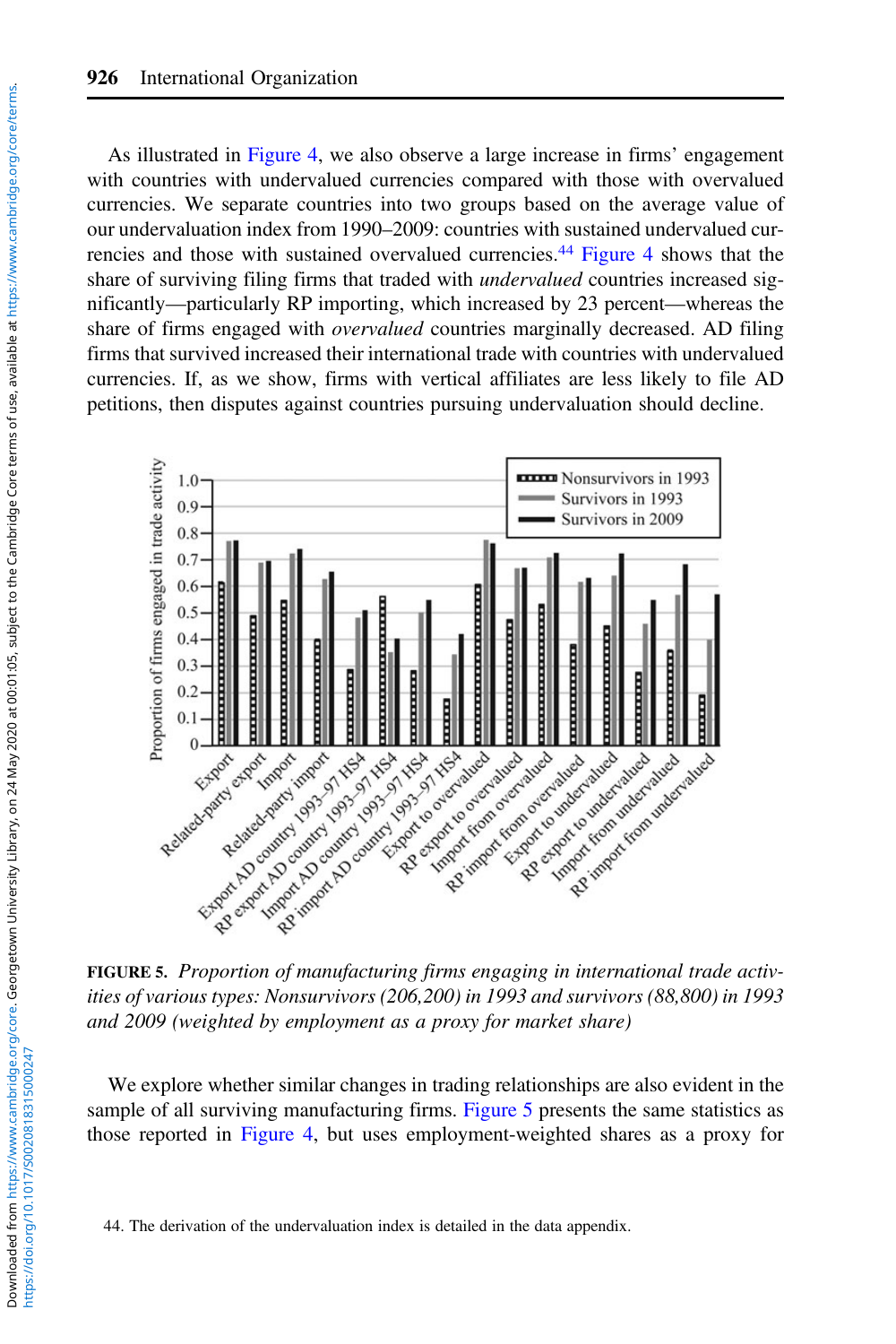market share. Although the overall engagement in international trade (exporting, importing, RP exporting, RP importing) changed little among surviving manufacturing firms during the study period, firms modestly increased their engagement with countries that were filed against in 1993–97, but significantly increased trade with undervalued countries. The share of employment at firms with imports from undervalued countries increased by 11 percent. The share of employment at firms that engage in RP imports from undervalued countries increased by 17 percent, and by 2009 was nearly three times greater than the share of nonsurvivors with intrafirm imports from undervalued countries in 1993. If firms with vertical affiliates are less likely to file, as our results indicate, then a pro-undervaluation constituency appears to be growing over time. We observe similar changes in the activities of firms when we examine the complete universe of manufacturing firms between 1993 and 2009.<sup>45</sup>

# Currency Undervaluation and Vertical FDI

A corollary to these findings, which to our knowledge has not been previously explored in the literature, is that currency undervaluation is likely to be associated with increased investment by US MNCs. To further examine this claim, we pay particular attention to affiliates that are vertical (the affiliate exports to the US parent or to other related parties) —which we expect to be influenced by currency undervaluation—rather than horizontal (the affiliate does not export), which we do not expect to be influenced by undervaluation. Using detailed sales data from the US Bureau of Economic Analysis (BEA) at the foreign affiliate level, we capture the overall presence of MNC affiliates in foreign countries and the presence of vertical and horizontal affiliates specifically.<sup>46</sup>

We link the total number of each affiliate type with our country-level measure of undervaluation to observe changes in investment patterns over the period. [Table 2](#page-15-0) reports the numbers of foreign affiliates of US MNCs present in countries with either undervalued or overvalued exchange rates. The data come from the quinquennial Benchmark Survey conducted by the BEA between 1994 and  $2009<sup>47</sup>$  For the groups of countries with undervalued and overvalued real exchange rates, we report total affiliates, along with counts of affiliates that export to related parties and those that do not export.

We compare growth rates of affiliates in countries with undervalued real exchange rates to affiliate growth rates in countries with overvalued real exchange rates. The

<sup>45.</sup> Figure A1 in the online appendix displays changes in employment-weighted means for all manufacturing firms in 1993 versus 2009. We observe modest declines in activity in countries with overvalued currencies, whereas the share of employment at firms that trade with undervalued countries increased, particularly at firms with RP imports from undervalued countries.

<sup>46.</sup> See the data appendix for details on the method of categorizing the activities of foreign affiliates.

<sup>47.</sup> See the data appendix for a discussion of the BEA data. See Jensen [2013](#page-33-0), for political science applications of the BEA data. We begin with the 1994 Benchmark Survey to examine the current era of currency undervaluation, which is characterized most notably by the 50 percent depreciation of the Chinese yuan in December 1993. The undervaluation period is also chosen to coincide with the period we analyze using the Census LFTTD data, though we obtain consistent results if we include affiliate data from the 1989 Benchmark Survey.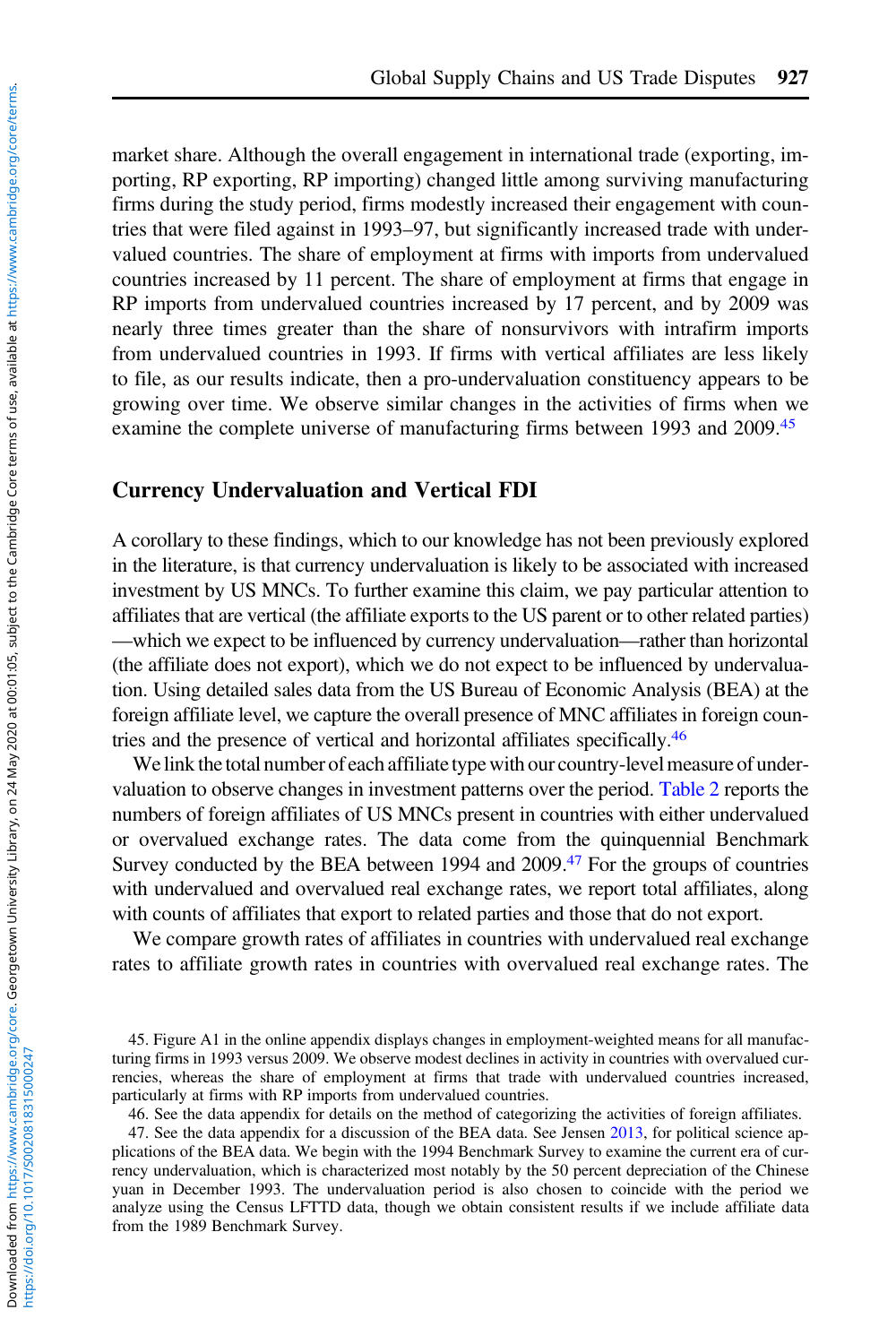<span id="page-15-0"></span>key comparison concerns RP exporting affiliates versus nonexporting ("horizontal") affiliates. In countries with sustained undervaluation, we observe a 243 percent increase in the number of vertical affiliates. This high growth rate far exceeds the 85 percent increase in the number of horizontal affiliates in undervalued countries. Furthermore, we note that the share of affiliates conducting trade with related parties increases from 31 percent to 45 percent in undervalued countries. In overvalued countries, by contrast, the growth of horizontal affiliates (38 percent) far exceeds the minimal (4 percent) growth in RP exporters, and the share of affiliates conducting RP trade decreases over the period. Our findings indicate that the nature of firms' global investment activities is shaped in part by real exchange rate valuations.

|                       | Year      |        | Total affiliates<br>RP exporting affiliates |       | Horizontal affiliates |              |       |        |        |
|-----------------------|-----------|--------|---------------------------------------------|-------|-----------------------|--------------|-------|--------|--------|
|                       |           | Count  | Growth                                      | Count | Growth                | <b>Share</b> | Count | Growth | Share  |
| Undervalued countries |           |        |                                             |       |                       |              |       |        |        |
|                       | 1994      | 1,226  |                                             | 379   |                       | 31%          | 737   |        | 60%    |
|                       | 1999      | 1.752  | 43%                                         | 356   | $-6\%$                | 20%          | 1.301 | 77%    | 74%    |
|                       | 2004      | 2,066  | 18%                                         | 725   | 104%                  | 35%          | 966   | $-26%$ | 47%    |
|                       | 2009      | 2,891  | 40%                                         | 1,300 | 79%                   | 45%          | 1,363 | 41%    | 47%    |
|                       | 1994-2009 | 1,665  | 136%                                        | 921   | 243%                  | 14%          | 626   | 85%    | $-13%$ |
| Overvalued countries  |           |        |                                             |       |                       |              |       |        |        |
|                       | 1994      | 11,273 |                                             | 4,737 |                       | 42%          | 5,421 |        | 48%    |
|                       | 1999      | 11,621 | 3%                                          | 3,499 | $-26%$                | 30%          | 7,388 | 36%    | 64%    |
|                       | 2004      | 11.465 | $-1%$                                       | 4,177 | 19%                   | 36%          | 5,627 | $-24%$ | 49%    |
|                       | 2009      | 13.569 | 18%                                         | 4,923 | 18%                   | 36%          | 7.472 | 33%    | 55%    |
|                       | 1994-2009 | 2296   | 20%                                         | 186   | $4\%$                 | $-6%$        | 2051  | 38%    | 7%     |

TABLE 2. Undervaluation and MNC investment (BEA data at the affiliate level)

Notes: The sample is the population of US multinationals with majority-owned affiliates taken from the quinquennial BEA Benchmark Surveys over the period 1994–2009. Countries are grouped by sustained currency overvaluation (1990– 2009 period average ≤ −.1) and sustained currency undervaluation (1990–2009 period average ≥ .1). The numbers of RP exporting affiliates and horizontal affiliates do not necessarily sum to total affiliates. The unreported residual category is affiliates that solely export to unaffiliated parties. See the data appendix for details.

We further examine the relationship between undervaluation and investment and report the results in [Table A1](#page-28-0) of the appendix. In columns  $(1)$  to  $(3)$ , we examine affiliate growth rates between 1994 and 2009, and find that undervaluation is statistically significantly associated with growth of RP affiliates, but not with horizontal affiliates. In columns (4) to (6), we report panel models of changes in the logged number of affiliates in each affiliate category regressed on undervaluation during the prior five-year period, and year dummies. In these models, undervaluation varies at the country-period level.<sup>48</sup> The results are consistent throughout:

<sup>48.</sup> The smaller sample in the growth models is explained by the exclusion of countries with zero affiliates in 1994.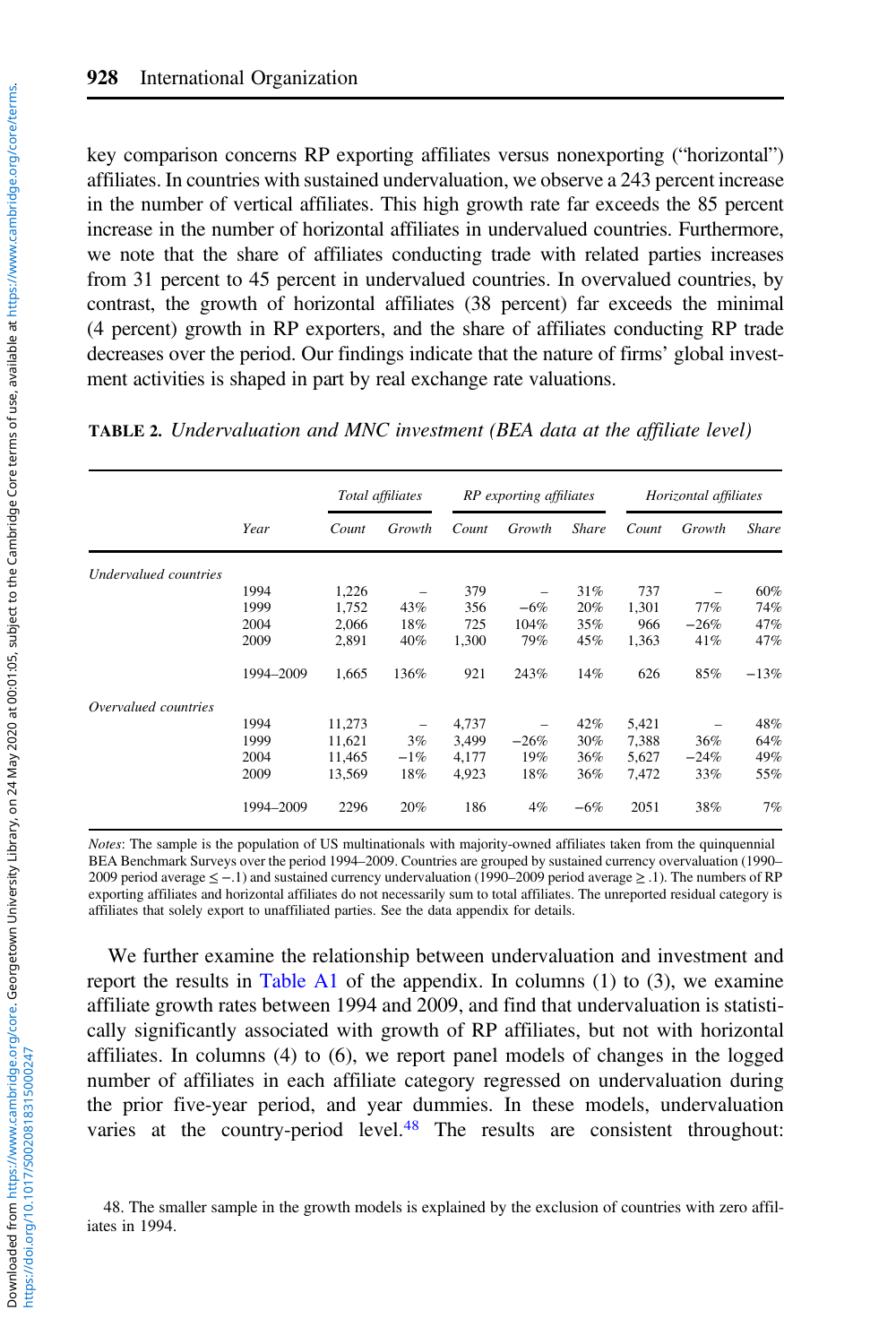undervaluation is strongly associated with increases in the number of affiliates that export to related parties, but not with increases in the numbers of horizontal affiliates.<sup>49</sup> The analysis suggests that MNCs respond to foreign exchange rate undervaluation by setting up vertical affiliates in these countries.

# Intrafirm Trade and AD Petition Filings by US MNCs

We have provided evidence of intraindustry heterogeneity between and among AD filing firms and firms that do not file. We also demonstrated that firms have increased their engagement with countries with undervalued currencies—raising a key empirical implication of our heterogeneous firm argument, which is that MNCs with extensive vertical FDI and large volumes of trade with their global affiliates will be less likely to file AD petitions. Now we use a regression framework to examine how firms' vertical FDI affects their filings.

To that end, we link trade data from the universe of US multinationals included in the BEA Benchmark Surveys from 1989–2009 with the data on AD petition filers to examine the correlates of AD filings at the firm level.<sup>50</sup> The BEA data allow us to observe the value of trade (total imports and exports) conducted by the headquarters of all US MNCs. The import and export values are further disaggregated according to the headquarters firms' relationships with trade partners: unaffiliated trade is conducted with firms and organizations that are not foreign affiliates of the headquarters firm; RP trade is with foreign affiliates of the MNC. $51$ 

We examine the correlates of AD petition filings at the firm level by estimating variations of the following model of the number of dispute filings for firm  $\ddot{i}$ :

$$
Disputes_i = \alpha + \beta Related Party Trade_{i,t} + \gamma Arms Length Trade_{i,t} + \theta Sales_{i,t} + \varepsilon_i,
$$
\n(1)

where  $t$  corresponds to each year of the quinquennial BEA Benchmark Survey from 1989 to 2009. Disputes are summed for each MNC over a five-year period beginning with benchmark year t, that is,  $\sum_{i=1}^{t+4} Disputes_j$ . Our specification includes year fixed effects to capture global trends<sup>52</sup> and sector dummies to account for sectoral correlates of AD filings and trade flows. Firm fixed effects are inappropriate in this

51. The unaffiliated trade values are not broken down by the location of the trade partner, so we cannot examine the relationship between country-level characteristics, such as undervaluation, and MNC trade flows in this framework.

52. We also ran estimations with a time trend and the results were little changed.

<sup>49.</sup> We also estimated models of the logged number of affiliates (rather than the change in affiliates), including the lagged endogenous variable as a regressor. The results are consistent with the findings reported here and are available on request.

<sup>50.</sup> The BEA did not conduct a Benchmark Survey in 1984 so we use 1989 as our starting point. The most proximate Benchmark survey to 1989 was conducted in 1982, but the data format and industry classifications used in 1982 are not consistent with those in subsequent quinquennial surveys. One hundred and seventy AD filers are US MNCs covered in at least one of the BEA Benchmarks surveys.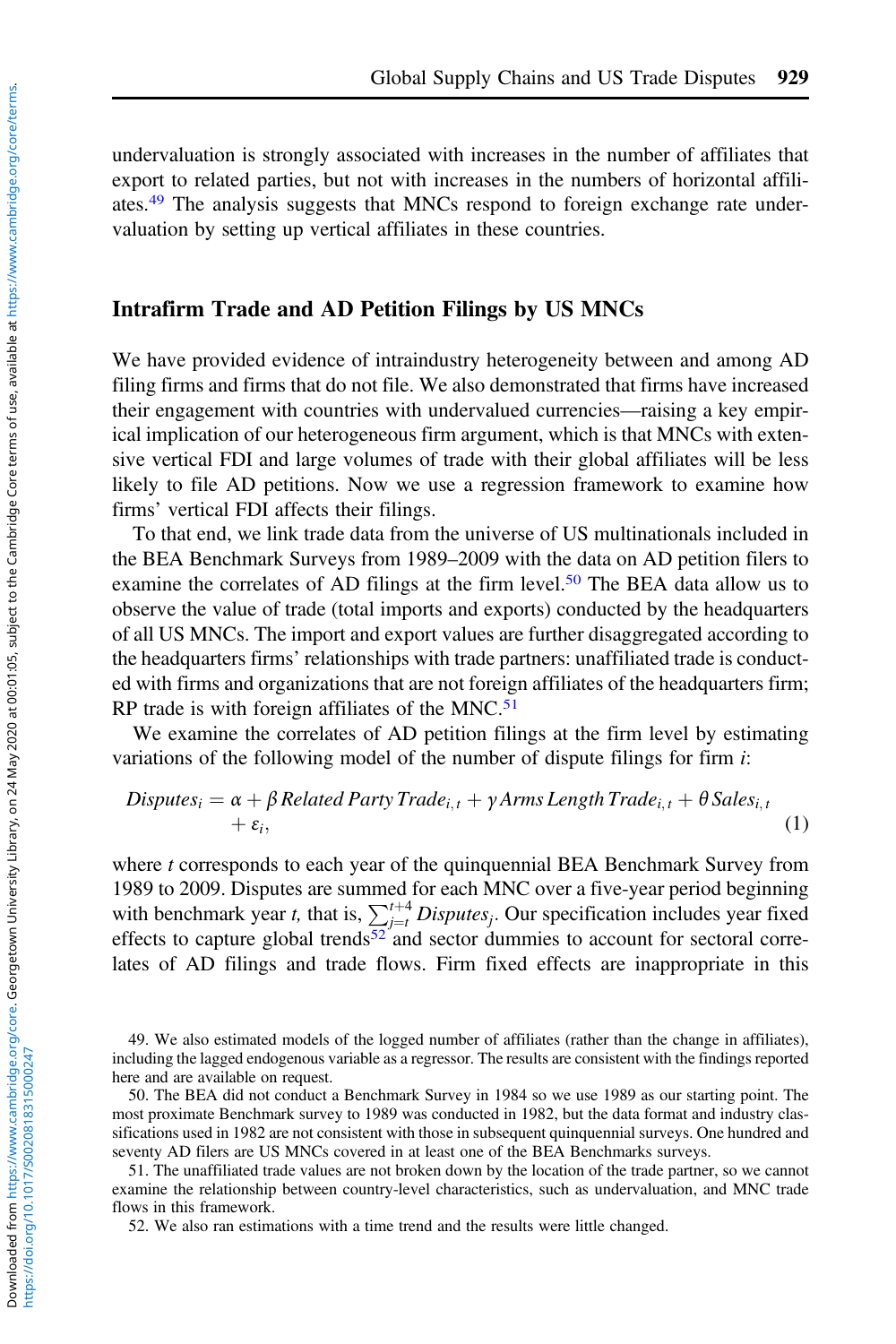context because only firms with filings would enter the analysis, which would produce a biased sample. We relax the assumption of independent and identically distributed (i.i.d.) standard errors and report estimates that allow for firm-level clustering.

The dependent variable is highly overdispersed, with more than 99.8 percent of summed AD dispute observations equal to zero. To address overdispersion in the data, we follow the literature in assuming and testing that the data are best examined with a zero-inflated negative binomial (ZINB) model because of the large number of zeroes.<sup>53</sup>

We report the estimates of AD dispute filings at the level of the US MNC in [Table 3.](#page-18-0) The estimates from the parsimonious specification reported in column (1) indicate that the volume of trade conducted with global affiliates (RELATED-PARTY TRADE) is associated with fewer AD dispute filings, while ARM'S-LENGTH TRADE is associated with greater numbers of filings. In Model 2, we introduce the log of total MNC sales as a proxy for firm size, and sector fixed effects. RELATED-PARTY TRADE retains a negative and statistically significant coefficient, but the coefficient corresponding to ARM'S-LENGTH TRADE is dramatically reduced and is far from statistical significance. Also consistent with the results presented in a previous section, size (measured as the log of total sales) is statistically significantly associated with increased filings, all else equal.

Our theory suggests that the lower propensity of large firms with international investments to file AD petitions has contributed to the secular decline in filings over time. In columns  $(3)$  to  $(5)$  of [Table 3](#page-18-0) we examine whether large firms with high levels of RP trade file fewer disputes by including the interaction of RELATED-PARTY TRADE and SALES in the model. The results in Model 3 indicate that RELATED-PARTY TRADE is associated with fewer disputes among large firms, and that large firms without RP trade file more disputes. The result holds for firms in the manufacturing sector (Model 4).<sup>54</sup> For firms with zero intrafirm trade, a one-unit increase in the logged value of sales is associated with a roughly 200 percent increase in the predicted number of filings (based on results from Model 3).

To facilitate the interpretation of the results, we examine the interaction between a dummy variable indicating positive RELATED-PARTY TRADE and SALES volume in Model 5.<sup>55</sup> The results indicate that as sales increase, the predicted number of filings by firms with positive intrafirm trade decreases relative to the predicted number of

53. See Hilbe [2011](#page-32-0), for a discussion. We use the logged value of total trade as the predictor of overdispersion, or "excess" zeroes. A Vuong test comparing the zero-inflated negative binomial model to the standard negative binomial model indicates that the zero-inflated negative binomial model is the more appropriate specification.

54. The results are also consistent when we examine China-only filings, and when we omit disputes involving Chinese firms. Details are available upon request.

55. The log-likelihood suggests that Model 5 is marginally inferior in explanatory power compared with Model 3. However, the dummy variable interaction in Model 5 greatly eases the interpretation of the incidence rate ratio, as implied by the estimated coefficients of the zero-inflated negative binomial model. The values of firm sales at which the interaction coefficient achieves statistical significance are similar for Models 3 and 5.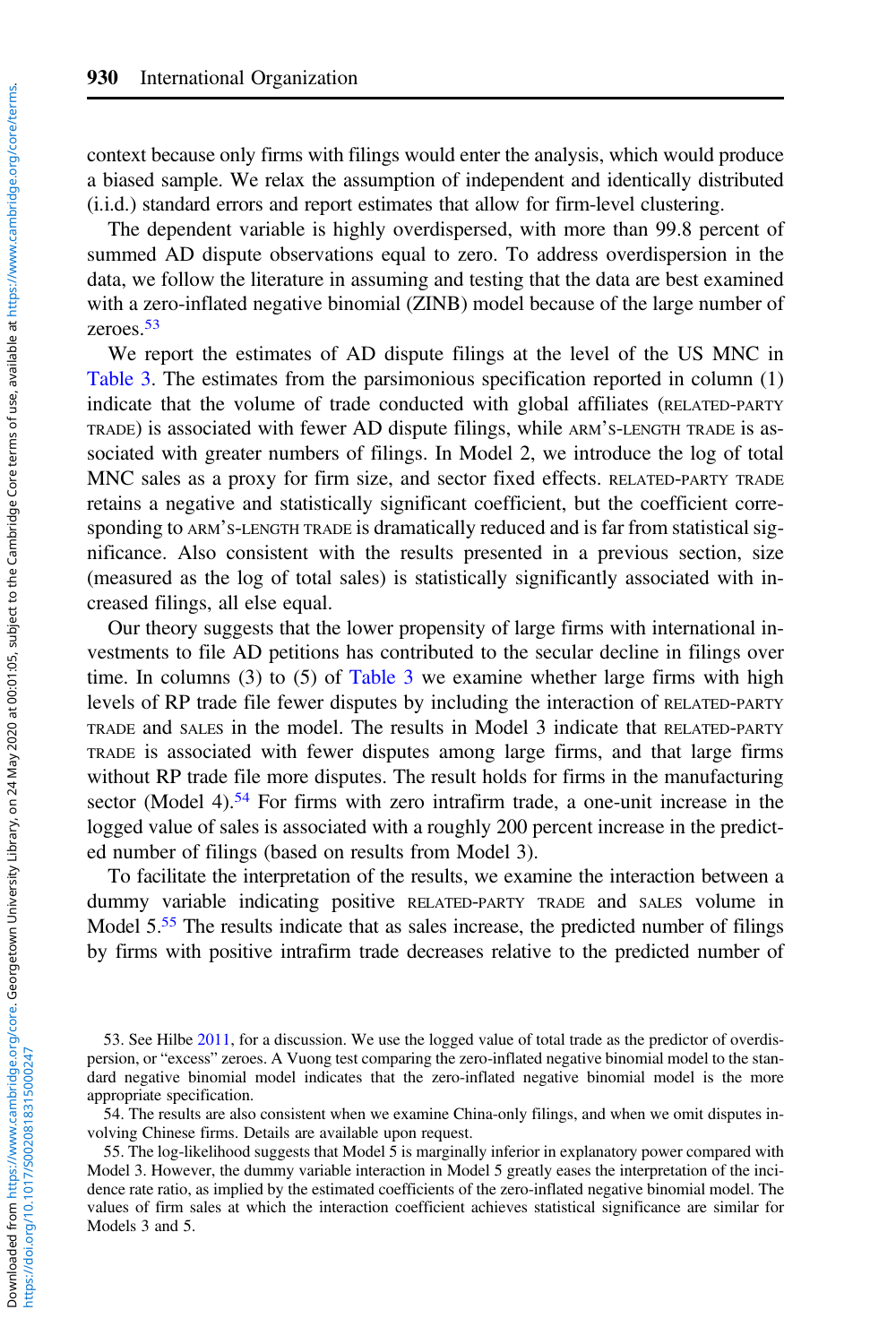<span id="page-18-0"></span>filings by firms without vertical affiliates. The interactive effect becomes statistically significant at around \$1.3 billion in sales, where the coefficient estimates indicate that firms with vertically integrated affiliates are predicted to file 56 percent fewer disputes. Among the largest firms in our sample (firms with over \$100 billion in sales), those with vertically integrated affiliates are predicted to file 97 percent fewer disputes.

|                                                                                                                           | (1)                                            | (2)<br>Sales, sector<br>FE.                                         | (3)<br><b>Sales</b><br>interaction                                               | (4)<br>Manuf. only                                                              | (5)<br><b>Intrafirm</b><br>dummy          |
|---------------------------------------------------------------------------------------------------------------------------|------------------------------------------------|---------------------------------------------------------------------|----------------------------------------------------------------------------------|---------------------------------------------------------------------------------|-------------------------------------------|
| RELATED-PARTY ("INTRAFIRM")<br><b>TRADE</b><br>ARMS'-LENGTH<br>("UNAFFILIATED") TRADE<br><b>SALES</b><br>RP TRADE X SALES | $-0.105***$<br>(0.031)<br>$0.082**$<br>(0.042) | $-0.111***$<br>(0.032)<br>0.011<br>(0.049)<br>$0.596***$<br>(0.113) | $0.655**$<br>(0.268)<br>0.029<br>(0.051)<br>$1.056***$<br>(0.203)<br>$-0.054***$ | $0.967***$<br>(0.292)<br>0.043<br>(0.062)<br>1.449***<br>(0.240)<br>$-0.080***$ | 0.029<br>(0.046)<br>$1.020***$<br>(0.187) |
| RP TRADE DUMMY <sup>1</sup><br>RP TRADE DUMMY X SALES                                                                     |                                                |                                                                     | (0.019)                                                                          | (0.021)                                                                         | $6.878**$<br>(2.759)<br>$-0.545***$       |
| Constant                                                                                                                  | 0.517<br>(0.749)                               | $-9.670***$<br>(2.334)                                              | 15.849***<br>(3.246)                                                             | 19.589***<br>(3.591)                                                            | (0.198)<br>16.067***<br>(2.876)           |
| Model of excess zeroes<br><b>TOTAL TRADE</b>                                                                              | $-0.352***$<br>(0.064)                         | $-0.248***$<br>(0.074)                                              | $-0.222***$<br>(0.061)                                                           | $-0.157*$<br>(0.082)                                                            | $-0.229***$<br>(0.068)                    |
| Year fixed effects<br>Sector fixed effects<br><i><b>Observations</b></i><br>Log-likelihood                                | Y<br>N<br>12,656<br>$-749.0$                   | Y<br>Y<br>12,656<br>$-730.9$                                        | Y<br>Y<br>12.656<br>$-727.9$                                                     | Y<br>N<br>6,835<br>$-618.7$                                                     | Y<br>Y<br>12,656<br>$-731.9$              |

TABLE 3. Related-party trade and MNC AD dispute filings, 1989–2009 (BEA data at the MNC headquarters level)

Notes: The table reports the results of zero-inflated negative binomial models of the number of AD petitions filed by US multinational corporations, 1989–2009. The variables are all measured at the level of the MNC. The values of RELATED-PARTY TRADE, ARM'S-LENGTH TRADE, SALES, and TOTAL TRADE represent the natural log transformations of the reported value (plus one). The sector fixed effects correspond to the following categories: construction; agriculture and mining; manufacturing; telecommunications and utilities; wholesale and retail; and services. Standard errors are reported in parentheses.  $*p < .1; **p < .05; **p < .01$ .

1. RP TRADE DUMMY is 1 if RP TRADE is positive.

The evidence is consistent with our argument that increases in vertical FDI lessen demands for TTBs during an era of currency undervaluation and increased import competition. In disaggregating MNC trade flows, we find that intrafirm trade, which indicates ownership of trading affiliates and serves as our main proxy for firm global production activities, is associated with fewer dispute filings. Although firms may also engage in global production by trading at arm's length, we find no evidence that trade with unaffiliated parties is associated with fewer disputes. The results are consistent with the view that vertical FDI by large firms explains the reduction in the number of US AD dispute filings.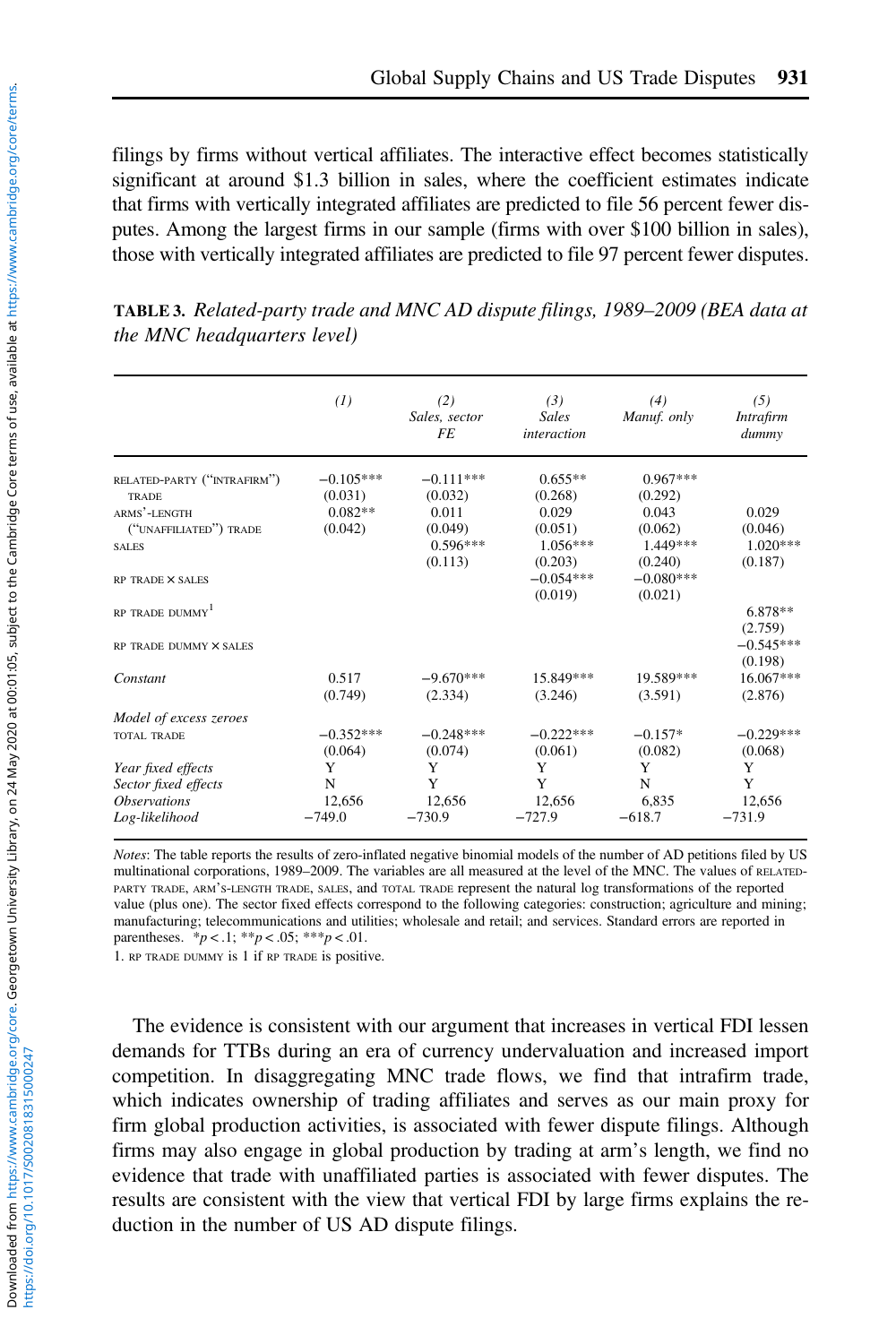# Currency Undervaluation, Trade Flows, and AD Filings at the Country Level

A robust finding in the literature is that currency undervaluation among trade partners is associated with increased AD filings. This result may be incomplete, since responses to undervaluation will vary depending on firms' vertical FDI in the undervalued country. Our argument also suggests that the effect of undervaluation on AD filings will depend on the composition of trade flows from the undervalued country. In the context of undervaluation, high levels of intrafirm trade may diminish trade disputes.

Our sample includes all countries for which currency undervaluation data are available. A major advantage of our approach is that our explanatory variables are specific to countries outside the United States. In contrast to the majority of studies—which model AD filings as a function of filing country and industry characteristics—we match exchange rate, investment, and other macroeconomic data to the countries named (and not named) in the AD disputes.

We report the estimates of the country-level determinants of AD filings by US firms over either 1982–2011 or 1997–2011. In terms of the dependent variable, we count the number of AD petitions filed in the United States against each country for each year in our sample. The yearly count of AD disputes ranges from zero to a maximum of twelve. The variable is strongly skewed: about 85 percent of the observations equal zero, and many countries have no filings against them. (Panel unit root tests, not reported to save space, strongly reject the null of a unit root.) To address overdispersion in the data, we follow the firm-level analysis and estimate a zero-inflated negative binomial model.<sup>56</sup>

One main independent variable in our analysis captures real currency undervaluation for all countries in our sample. Another pair of key independent variables is the presence of US-based global production networks, which we gauge by incorporating measures of intrafirm (or RP) from each country into the United States as a share of US GDP, 1996–2010.<sup>57</sup>

We include two indicators of a country's openness to FDI flows. The first is an indicator of capital account openness from Quinn and Toyoda.<sup>58</sup> Countries with

56. See Copelovitch and Pevehouse [2011](#page-32-0); Sattler and Bernauer [2011](#page-33-0) adopt either the same or related approaches to control for the "excess" zeroes found in bilateral trade disputes data. In this set of regressions, we use trade disputes lagged three years as the predictor for overdispersion, because it better predicts overdispersion at the country level than does trade.

57. The trade data are from the Census Bureau's Related Party Trade Database. We note that the data do not allow us to differentiate between imports by US-based parent firms from affiliates abroad and imports by US-based affiliates from foreign-based parent firms. The arm's-length data do not distinguish between imports mediated by US firms and imports by foreign firms. We thank Kristen Corwin for providing access to the aggregated data recording related party trade prior to 2002.

58. Quinn and Toyoda [2008](#page-33-0).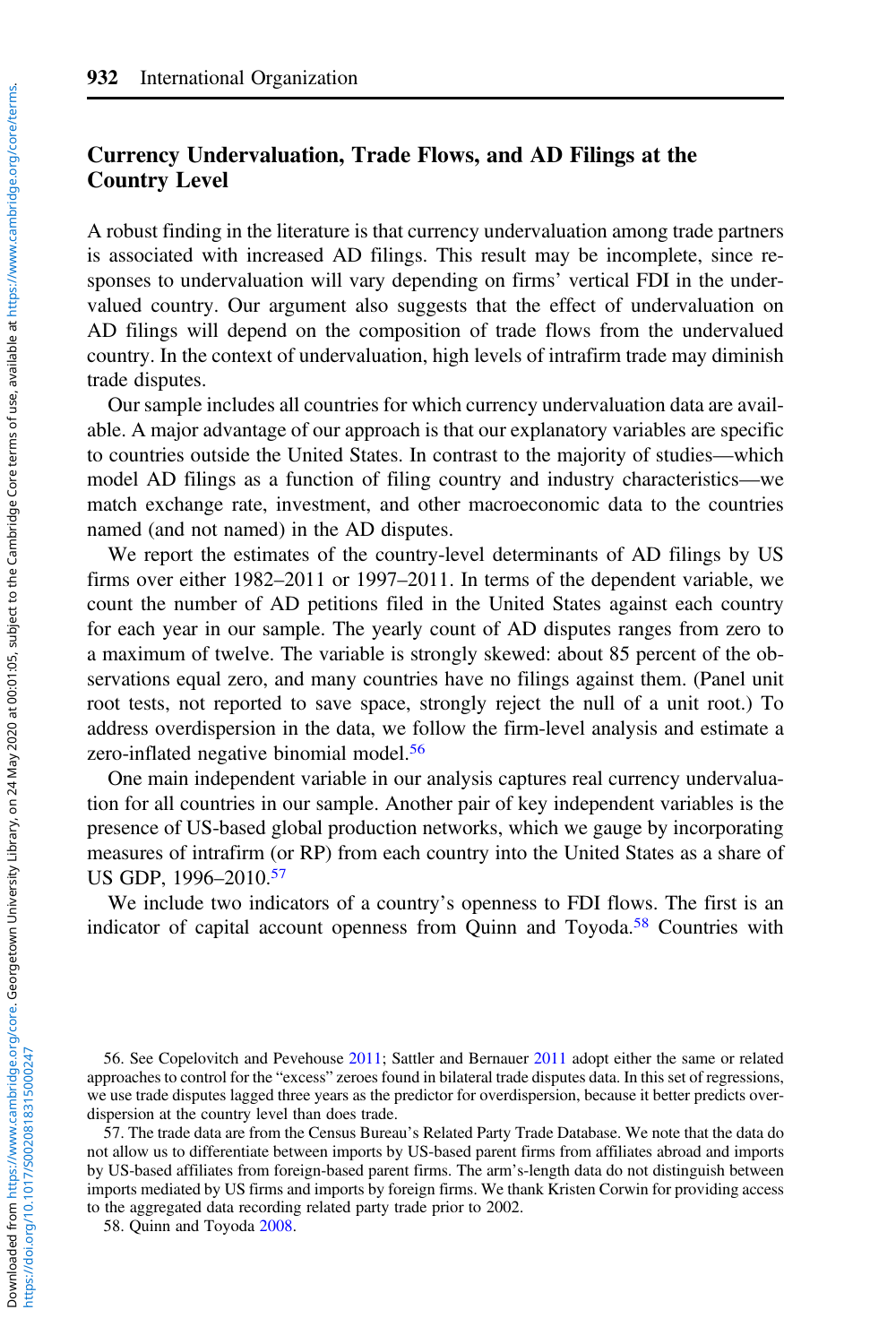open capital accounts have a limited capacity to restrict US FDI and a diminished capacity to manage exchange rate targets. Capital account openness is therefore likely to decrease the likelihood of AD filings for two reasons: (1) countries with open capital accounts, especially on resident outflows, have increased difficulty in maintaining a given currency undervaluation (owing to Mundell-Flemming effects) and (2) countries with fewer inward capital account restrictions tend to see increased investment and increased RP trading. The second indicator measures whether a country has a bilateral investment treaty (BIT) with the United States, which may enable or enhance vertical integration by US firms.

We also control for a host of variables identified in the literature as correlates of trade disputes and of our main explanatory variables. The Polity 2 index measures democracy because prior studies have found democracy to be a positive correlate of trade disputes.<sup>59</sup> Gross domestic product (GDP) per capita proxies for wealth and overall institutional quality, both of which are positive correlates of trade disputes.<sup>60</sup> In the models in which data for US intrafirm trade are not available, we include a measure of the bilateral trade balance with the United States as a share of US GDP, with positive numbers indicating a US trade surplus with the other country.

Since initiating an AD filing requires firms to evaluate the material injury they have suffered, we expect a nontrivial delay between real exchange rate movements and the dependent variable. We therefore introduce all of our regressors with a one-year lag, except for GDP per capita, which we lag three years in keeping with the estimation choice in Knetter and Prusa and the trade balance, which we lag two years.<sup>61</sup>

The full model estimated for the longest-available data is the following:

$$
Disputes_{i,t} = \beta_0 + \beta_1 (Disputes_{i,t-1}) + \beta_2 (Undervaluation_{i,t-1})
$$
  
+  $\beta_3 (GDP/Per Capital_{i,t-3}) + \beta_4 (Polity_{i,t-1})$   
+  $\beta_5 (Capital Account Openness_{i,t-1}) + \beta_6 (Bilateral Investment Treaty_{i,t-1})$   
+  $\beta_7 (Bilateral Trade Balance_{i,t-2}) + \gamma, t + \varepsilon_{i,t} t = 1982 - 2011, i = 109 - 113$  (2)

To test our argument with regard to firms and their investment and trade relations, we estimate a version of equation (2), substituting ARM'S-LENGTH and RELATED-PARTY IMPORTS data for the BILATERAL TRADE BALANCE, and adding appropriate interaction

https://doi.org/10.1017/S0020818315000247

<sup>59.</sup> Busch [2000;](#page-32-0) Rosendorff [2005;](#page-33-0) and Sattler and Bernauer [2011](#page-33-0).

<sup>60.</sup> Knetter and Prusa [2003](#page-33-0); Sattler and Bernauer [2011.](#page-33-0)

<sup>61.</sup> Knetter and Prusa [2003](#page-33-0), 9. The timing of the GDP lag among 1, 2, and 3 lags is not consequential. The trade data are lagged two years owing to missing data for recent periods. The timing of the trade balance lag among 1, 2, and 3 lags is not consequential.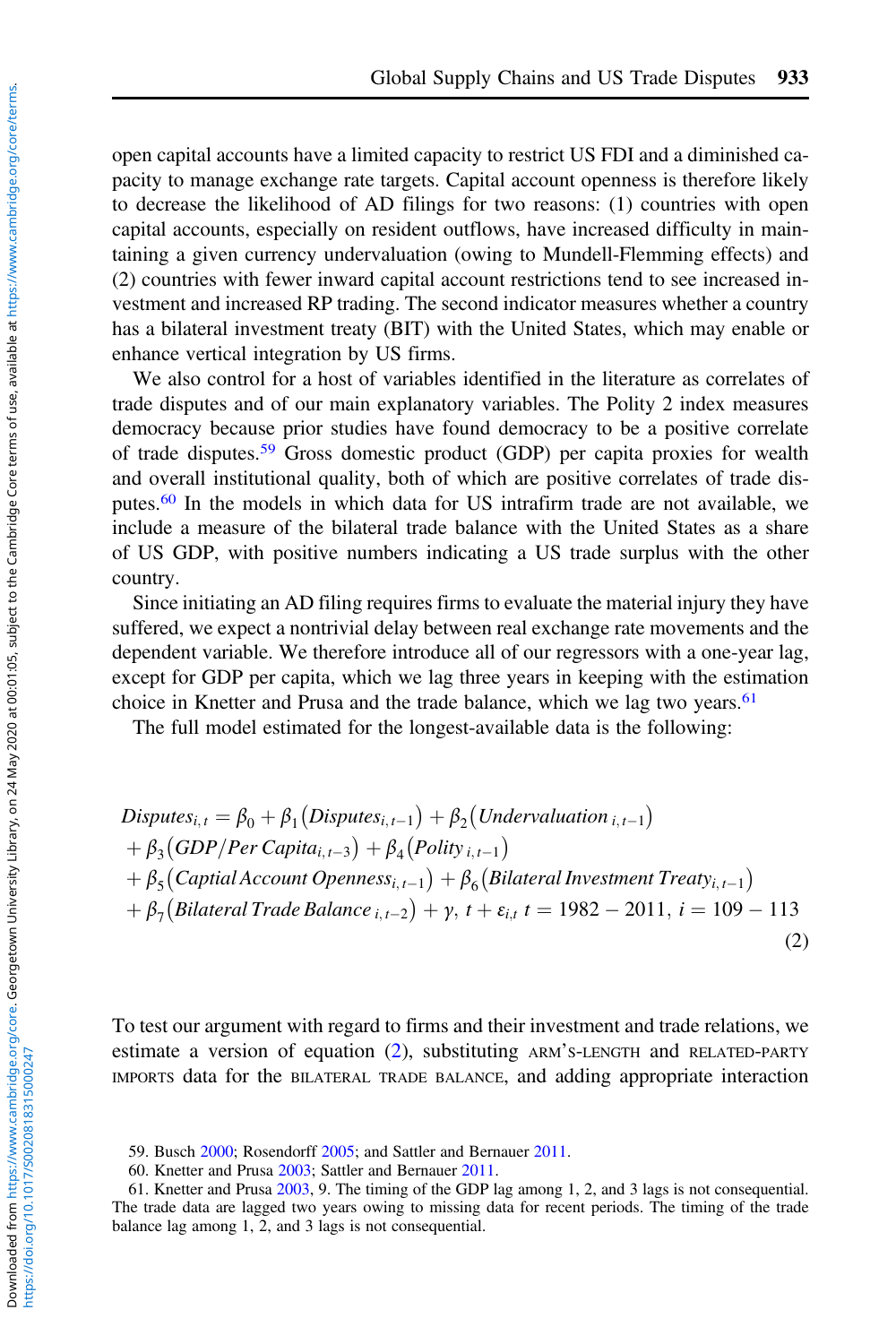terms with undervaluation in the following:

 $Disputes_{i,t} = \beta_0 + \beta_1 (Disputes_{i,t-1}) + \beta_2 (Undervaluation_{i,t-1})$  $+\beta_3 (GDP/Per Capital_{i,t-3}) + \beta_4 (Polity_{i,t-1}) + \beta_5 (Capital Account Openness_{i,t-1})$  ${}+ \beta_6 \bigl(\textit{Bilateral Investment Treaty}_{i,t-1}\bigr) + \beta_7 \bigl(\textit{Arm's Length Imports}/GDP_{i,t-1}\bigr)$  $+\beta_8$  (Related Party Imports/GDP  $_{i,t-1}) + \beta_9(Arm's Length * Undervaluation_{i,t-1})$  $+\beta_{10}$ (Related Party  $*$  Undervaluation<sub>i,t-1</sub>) +  $\gamma$ , t  $+ \varepsilon_{i,t}$  t = 1997 - 2011, i = 109 - 113 (3)

The models in [Table 4,](#page-22-0) columns (1) and (2) represent the longest-available sample of AD filings. The models in [Table 4,](#page-22-0) columns (4) to (7), contain theoretically relevant variables, especially indicators of RP and arm's-length imports to the United States, but the sample is limited to 1997–2011.

The models reported in [Table 4](#page-22-0) estimate the relationship between bilateral real exchange rate undervaluation and AD disputes for nonbanking center countries, excluding China. As noted earlier, China is analyzed separately because it is categorized under US trade law as a "nonmarket economy," which involves a different process of initiating and adjudicating disputes. $62$  Moreover, the Vuong test suggests that a zero-inflated negative binomial model is inappropriate for analyzing Chinese data.<sup>63</sup>

The results in column (1) suggest that undervaluation is associated with increases in the number of trade disputes, which is similar to prior findings in the literature. In particular, a one-standard-deviation increase in undervaluation increases the predicted number of AD filings by about 125 percent.<sup>64</sup> The results are robust to the omission of the lagged endogenous term (column 2).<sup>65</sup> The model estimated in column  $(1)$ fits the data very well.<sup>66</sup> The estimated results of the other variables are broadly consistent with prior findings.

66. We examine the predictions of column (1) of Figure A2 in the online appendix, which shows actual trade disputes and the predicted number of trade disputes based on the zero-inflated negative binomial estimates reported in column (1). Model 1 generates a very close approximation between predicted and ob-served trade disputes for 1982–2011. One concern, following Bechtel and Leuffen [2010,](#page-31-0) is that including the lagged endogenous variable provides most of the explanatory power. Figure A2 also shows predictions from the results of column (2) in [Table 4](#page-22-0) (omitting the lagged trade disputes term) and predictions from a model with only the lagged endogenous term included. The model with only the lagged term fares poorly in

<sup>62.</sup> See the discussion in Tatelman [2007](#page-33-0).

<sup>63.</sup> Empirically, we find the parameter estimates for China to be quite different from the rest of the sample; this parameter heterogeneity also leads us to present analyses of China separately.

<sup>64.</sup> The exponentiation of the zero-inflated binomial model coefficient gives the increase or decrease in the estimated incidence of AD filings. For example, the exponentiation of the estimate for undervaluation, 0.817, equals 2.26, or a 126 percent increase in the incidence.

<sup>65.</sup> Some scholars have found that trade disputes are largely driven by the steel and metal industries. For example, Broz and Werfel [2014](#page-32-0). We explore this finding by restricting the sample to nonmetal and metal disputes, defined as HS codes 72–83. The relationship between undervaluation and disputes is similar across those subsamples.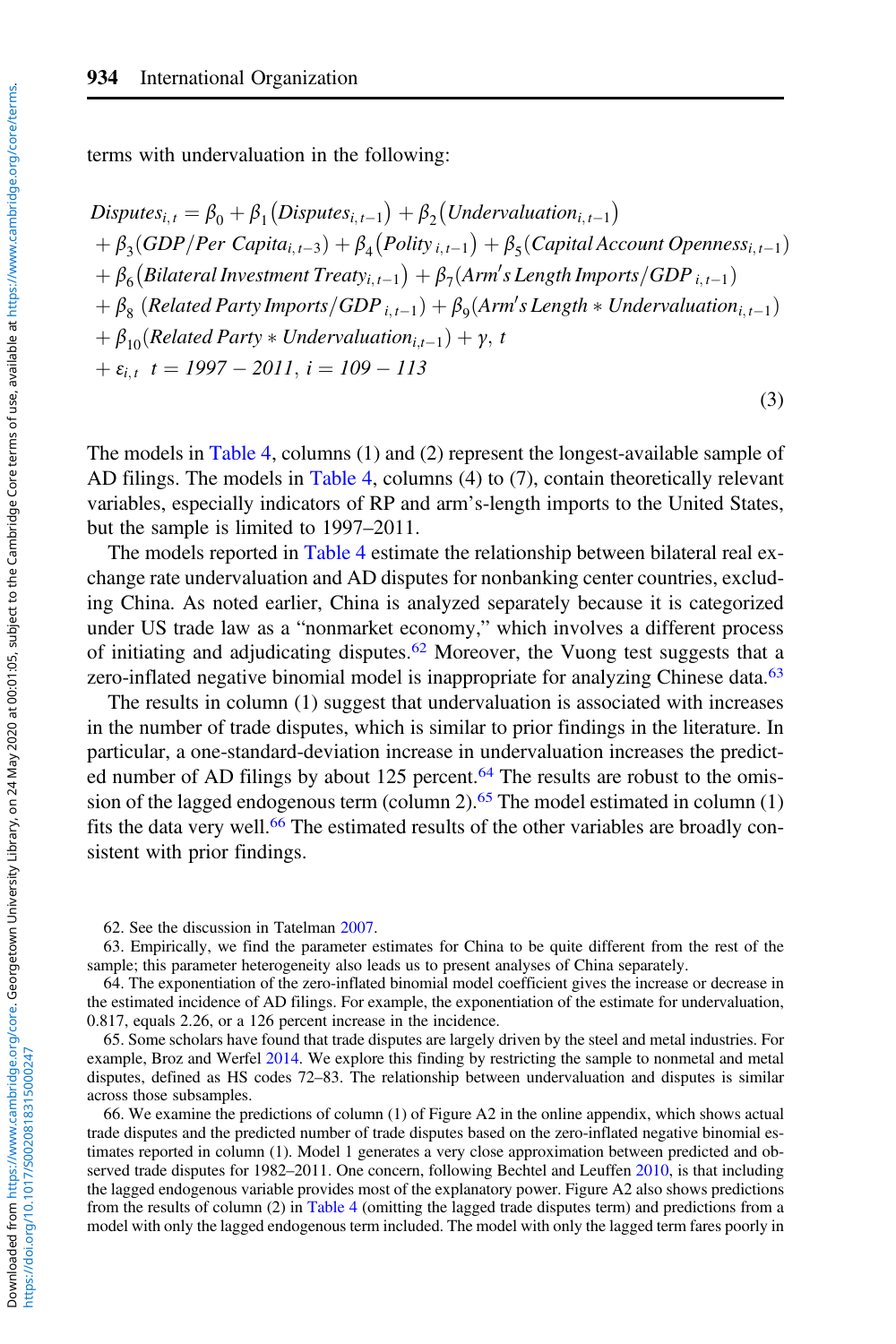<span id="page-22-0"></span>Downloaded from https://www.cambridge.org/core. Georgetown University Library, on 24 May 2020 at 00:01:05, subject to the Cambridge Core terms of use, available at https://www.cambridge.org/core/terms.<br>https://doi.org/10.1

|                                                                                            | (1)                    | (2)                   | (3)<br>1997-2011 sample | (4)                    | (5)                    | (6)<br>Investment        | (7)                    |
|--------------------------------------------------------------------------------------------|------------------------|-----------------------|-------------------------|------------------------|------------------------|--------------------------|------------------------|
| $DISPUTES_{t-1}$                                                                           | $0.269***$<br>(0.074)  |                       | $0.195**$<br>(0.098)    | $0.19**$<br>(0.085)    | $0.147**$<br>(0.071)   | $0.241***$<br>(0.073)    | $0.157**$<br>(0.075)   |
| UNDERVALUATION <sub>t-1</sub>                                                              | $0.817***$<br>(0.238)  | $0.875***$<br>(0.263) | $1.002***$<br>(0.302)   | $0.992***$<br>(0.315)  | 0.084<br>(0.385)       | 0.470<br>(0.348)         | 0.129<br>(0.393)       |
| $GDP/CAPITAt-3$                                                                            | $0.566***$<br>(0.158)  | $0.54***$<br>(0.17)   | $0.455***$<br>(0.161)   | $0.394**$<br>(0.167)   | $0.557***$<br>(0.120)  | $0.439***$<br>(0.132)    | $0.559***$<br>(0.118)  |
| POLITY $_{t-1}$                                                                            | $0.053**$<br>(0.023)   | $0.056**$<br>(0.026)  | $0.096***$<br>(0.034)   | $0.098***$<br>(0.036)  | $0.071**$<br>(0.028)   | $0.075**$<br>(0.035)     | $0.071**$<br>(0.028)   |
| CAPITAL ACCOUNT OPENNESS <sub>1-1</sub>                                                    | $-0.009**$<br>(0.004)  | $-0.009**$<br>(0.004) | $-0.019***$<br>(0.006)  | $-0.02***$<br>(0.006)  | $-0.019***$<br>(0.005) | $-0.020***$<br>(0.006)   |                        |
| INWARD CAPITAL ACCOUNT OPENNESS $_{t-1}$                                                   |                        |                       |                         |                        |                        |                          | $-0.03***$<br>(0.011)  |
| OUTWARD CAPITAL ACCOUNT OPENNESS <sub>t-1</sub>                                            |                        |                       |                         |                        |                        |                          | $-0.009$<br>(0.012)    |
| BILATERAL INVESTMENT TREATY <sub>1-1</sub>                                                 | $-0.617**$<br>(0.314)  | $-0.722**$<br>(0.323) | $-0.9***$<br>(0.304)    | $-0.846***$<br>(0.301) | $-0.444$<br>(0.299)    | $-0.708**$<br>(0.316)    | $-0.417$<br>(0.294)    |
| BILATERAL TRADE BALANCE <sub>1-2</sub>                                                     | $-1.173***$<br>(0.274) | $-2.198***$<br>(0.35) | $-1.92***$<br>(0.489)   |                        |                        |                          |                        |
| US ARM'S-LENGTH IMPORTS $_{t-1}$                                                           |                        |                       |                         | 0.529<br>(0.58)        | $4.466***$<br>(1.596)  | $3.526***$<br>(1.195)    | 4.548***<br>(1.585)    |
| US RELATED-PARTY IMPORTS $_{t-1}$                                                          |                        |                       |                         | $1.055***$<br>(0.36)   | $-0.066$<br>(0.596)    |                          | $-0.209$<br>(0.641)    |
| UNDERVALUATION <sub>1-1</sub> $\times$ US RELATED-PARTY IMPORTS <sub>1-1</sub>             |                        |                       |                         |                        | $-7.598***$<br>(2.449) |                          | $-7.628***$<br>(2.449) |
| UNDERVALUATION <sub>1-1</sub> $\times$ US ARM <sup>2</sup> S-LENGTH IMPORTS <sub>1-1</sub> |                        |                       |                         |                        | 24.485***<br>(7.106)   | $6.248*$<br>(3.211)      | 23.899***<br>(6.904)   |
| US INWARD $FDI_{t-1}$                                                                      |                        |                       |                         |                        |                        | $-137.936$<br>(84.055)   |                        |
| UNDERVALUATION <sub>1-1</sub> $\times$ US INWARD FDI <sub>1-1</sub>                        |                        |                       |                         |                        |                        | $-408.022*$<br>(235.290) |                        |

# TABLE 4. Bilateral real exchange rate undervaluation and trade disputes, 1980–2011 or 1997–2011

Continued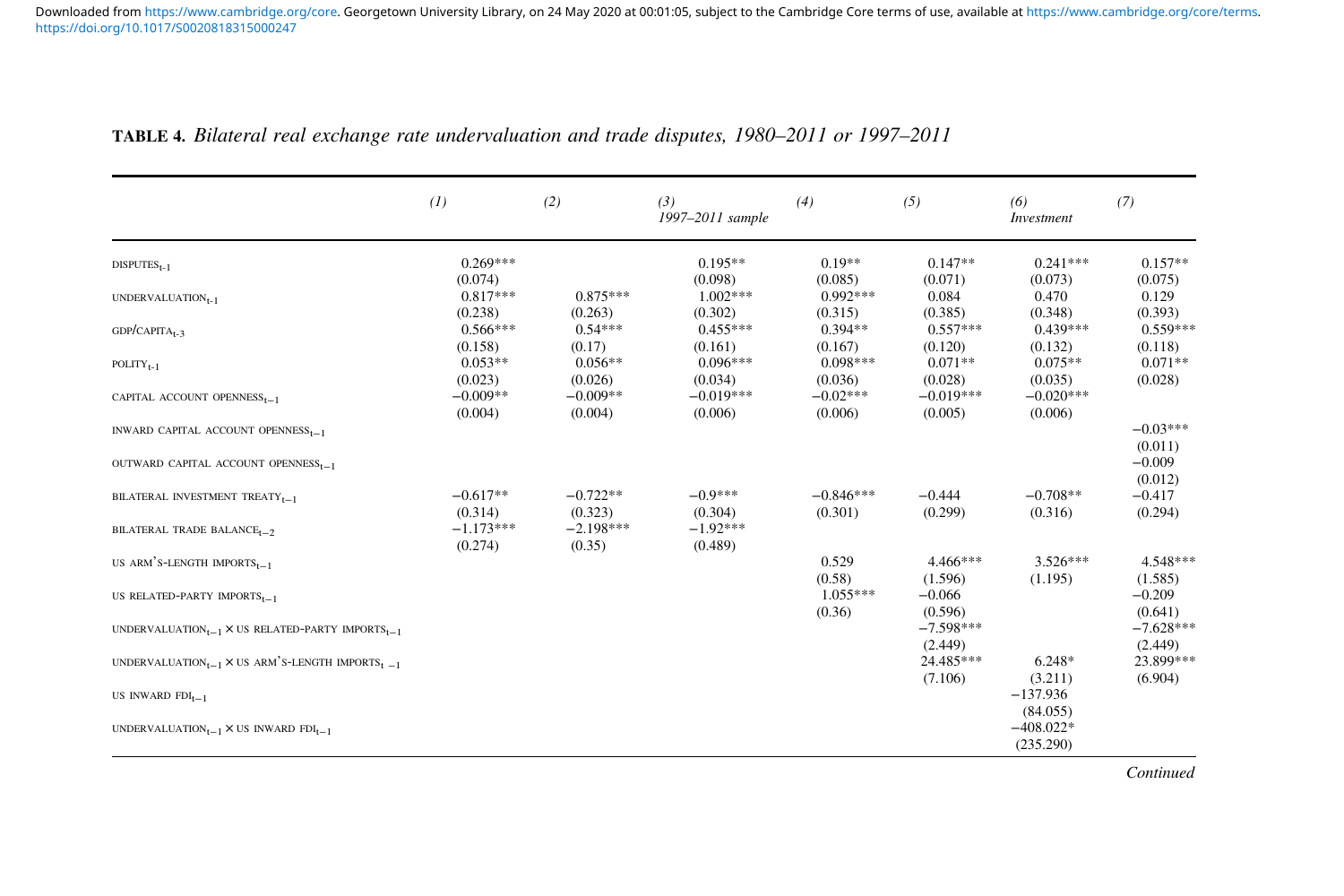https://doi.org/10.1017/S0020818315000247Downloaded from https://www.cambridge.org/core. Georgetown University Library, on 24 May 2020 at 00:01:05, subject to the Cambridge Core terms of use, available at https://www.cambridge.org/core/terms.

#### TABLE 4. Continued

|                                            | (1)          | (2)         | (3)<br>1997–2011 sample | (4)          | (5)        | (6)<br>Investment | (7)         |
|--------------------------------------------|--------------|-------------|-------------------------|--------------|------------|-------------------|-------------|
| Model of excess zeroes<br>$DISPUTES_{t-3}$ | $-14.264***$ | $-2.954***$ | $-17.0***$              | $-16.935***$ | $-16.5***$ | $-16.552***$      | $-16.16***$ |
| Log-likelihood                             | (2.792)      | (0.643)     | (0.558)                 | (0.499)      | (0.486)    | (0.501)           | (0.472)     |
|                                            | $-1345.9$    | $-1377.3$   | $-549.13$               | $-541.65$    | $-528.131$ | $-528.340$        | $-527.47$   |
| <i><b>Observations</b></i>                 | 2814         | 2814        | 1472                    | 1473         | 1473       | 1337              | 1473        |
| Countries                                  | 109          | 109         | 109                     | 109          | 109        | 108               | 109         |
| Vuong statistic                            | 3.74         | 5.44        | 2.75                    | 2.63         | 2.4        | 2.327             | 2.33        |

*Notes*: The table reports the results of panel zero-inflated negative binomial estimates of annual bilateral AD filings in the United States, with and without a lagged endogenous variable (1 and<br>2, respectively). Models 3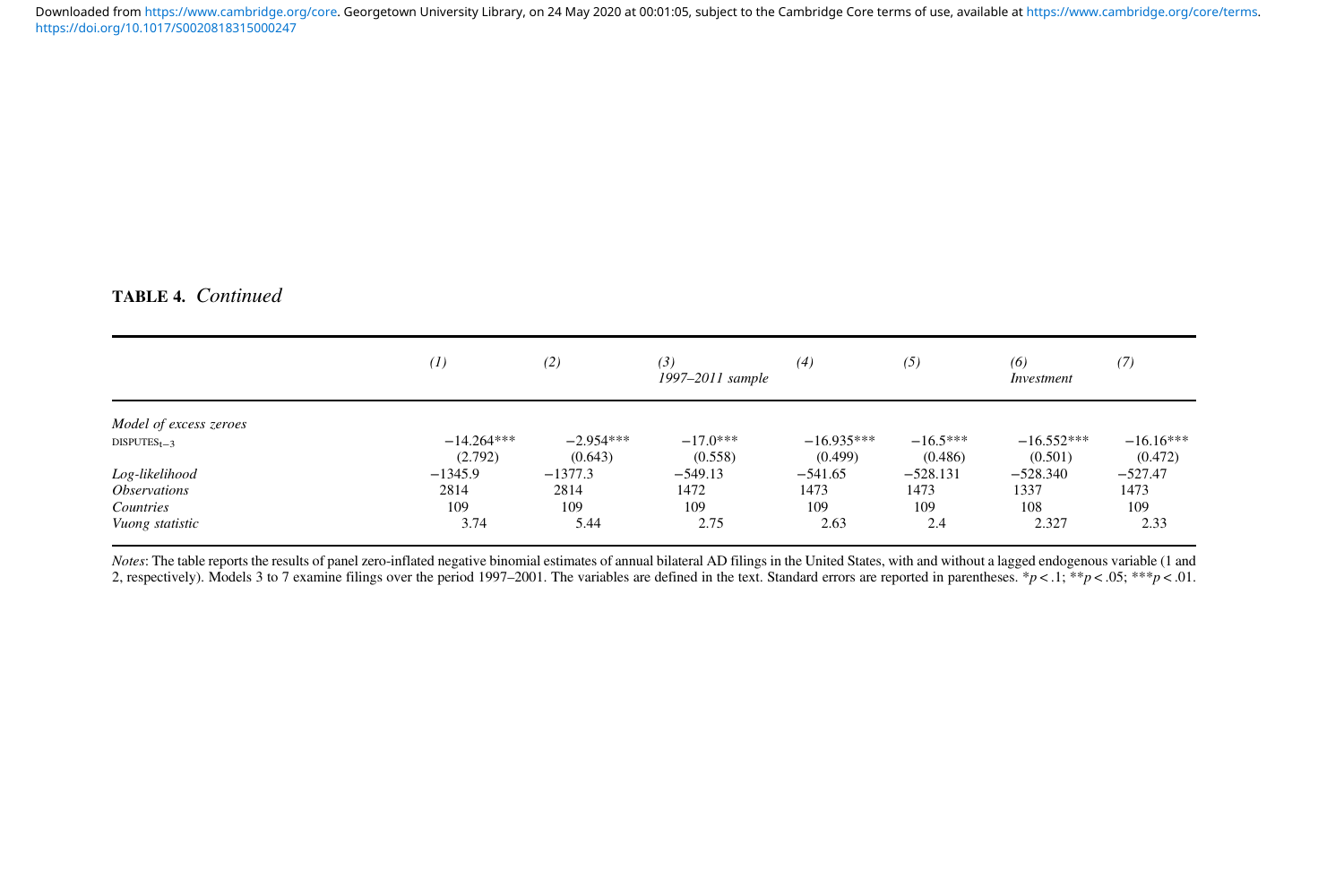The results in columns (4) to (7) explore the core theory about the relationship between and among undervaluation, trade flows, and trade disputes. Specifically, we examine how RP import shares (and arm's-length import shares) relate to trade disputes in the context of undervalued currencies. The sample is necessarily shorter, owing to the unavailability of RP trade data from the US Census Bureau before 1996. To assess whether the parameter estimates differ because of changes in the length of the sample, the model in column (1) is reestimated using the shorter sample (1997–2011) in column (3). The signs, magnitudes, and levels of statistical significance of the parameter estimates are similar between column (1) (1982– 2011) and column (3) (1997–2011).

The estimates reported in column (4) indicate that the unconditional relationship between RP imports is positive: countries from which US intrafirm imports represent a higher share of US GDP are more likely to incur trade disputes. Higher (lower) levels of undervaluation are associated with increased (decreased) AD filings.

Our theory, however, proposes an interactive, or moderating, effect between intrafirm trade flows and undervaluation. The results in column (5) (with trade shares and the interactions with undervaluation) are consistent with the hypothesis that firm vertical FDI and subsequent intrafirm trade moderates the relationship between undervaluation and AD dispute filings. $67$  In particular, we find that undervaluation increases or decreases the predicted number of trade disputes depending on the composition of imports. Undervaluation is associated with an increased likelihood of AD filings against countries from which more arm's-length US imports originate, and with fewer disputes against countries from which US RP imports represent a greater share of US GDP. When the lagged dependent variable is omitted, the results change very little.

As a robustness test, in column (6) we substitute US inward FDI for RP trade under the assumption that FDI precedes US intrafirm imports. The intuition is that RP imports arise from either US FDI in the host country or FDI in the US. We find that arm's-length trading is only modestly correlated with FDI. Our results indicate that FDI lessens trade disputes in the context of undervaluation, controlling for the effects of arm's-length imports into the United States. In sum, our results are consistent with the view that firm vertical FDI and intrafirm trade flows decrease AD filings in the context of undervaluation.<sup>68</sup>

terms of predictions; conversely, the model without the lagged endogenous variable offers a close approximation of the observed filings, though the model including the lagged term is preferred.

67. We test for mediation between undervaluation and types of imports following the procedures detailed in Baron and Kenny [1986](#page-31-0). Neither type of import nor FDI flows mediate the relationship between undervaluation and trade disputes (or vice versa). The variables do, as evidenced in Models 5 and 6, moderate each other's influences.

68. As a further experiment, and in recognition that long-run undervaluation influences FDI, that influences related party trading, we estimate a first-stage model of the determinants of related party trading to assess whether increasing related party trading, above and beyond the influences of increasing FDI, has an estimated effect on AD filings. Prior research has shown that arm's length trade and related party trade are highly correlated at the firm level. See Bernard et al. [2009](#page-32-0); and Ramondo, Rappaport, and Ruhl [2013.](#page-33-0) We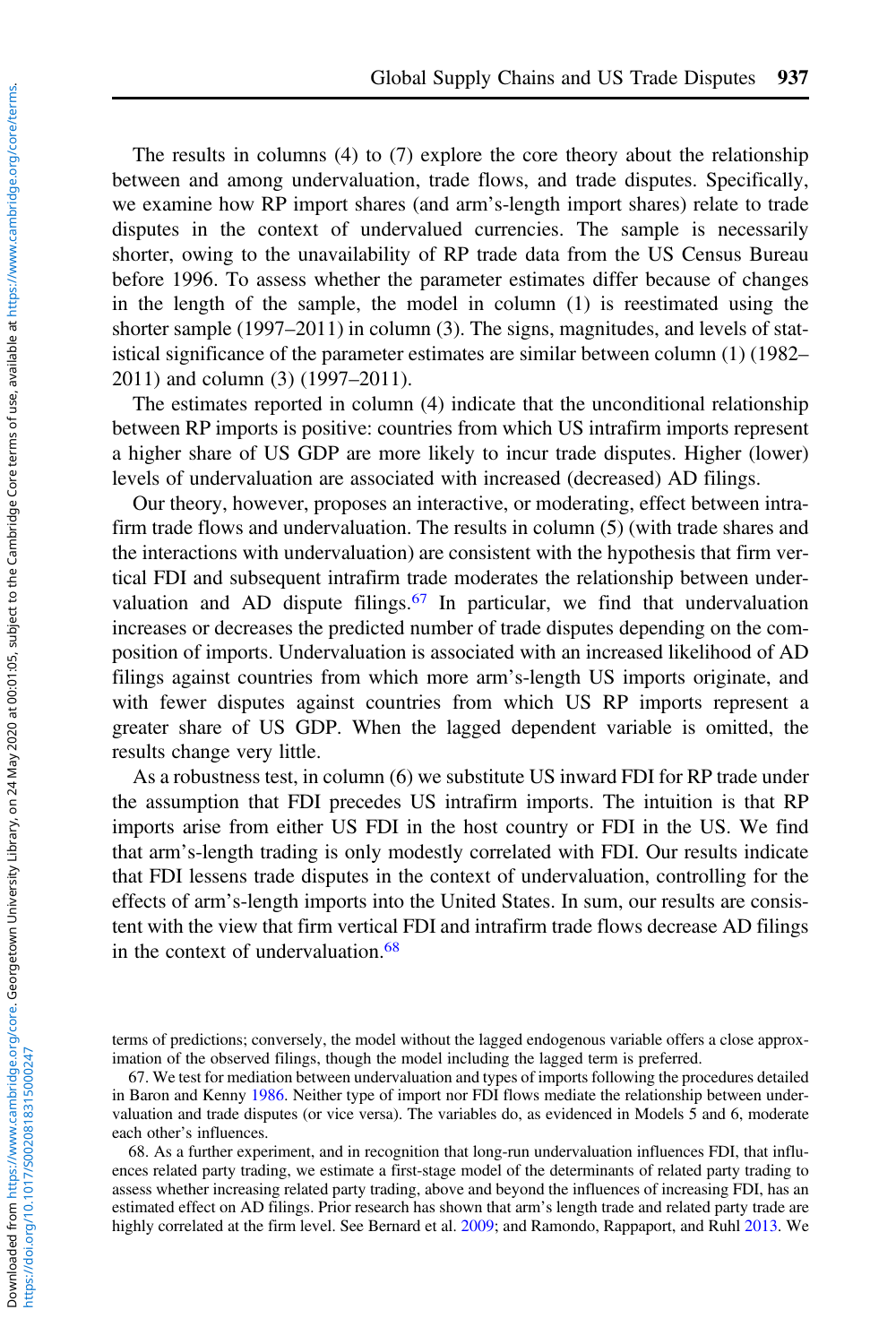It is plausible that different types of imports could be endogenous to AD filing.<sup>69</sup> We test for the exogeneity of both arm's-length and RP imports using the control function approach outlined in Cameron and Trivedi.<sup>70</sup> The procedure has difficulty estimating models with more than two plausibly endogenous variables, and so we isolate on the sample of countries with sustained undervaluation, and test for the exogeneity of arm's-length and RP imports to trade disputes in each subsample. The tests for exogeneity fail to reject the null hypothesis of exogeneity, which indicates that both types of imports are plausibly exogenous to filings.<sup>71</sup>

We nonetheless estimate two types of instrumental variable models: an Instrumental Variable (IV) Poisson model and Generalized Method of Moments (GMM)-system two-step models. Both models have valid instruments, although both IV estimators have undesirable properties. The GMM-system estimate, in particular, gives rise to negative predictions for trade disputes for 40 percent of observations; negative disputes, are, of course, impossible. In the case of the IV Poisson model, on identical models and samples, the sum of squared errors (SSE) for the ZINB models is 20 percent the size of the SSEs for the IV Poisson models.

Despite the undesirable estimation properties, the results<sup>72</sup> are very similar results to the ZINB models. The main difference is that, in the GMM estimate model, the interaction effect between arm's-length imports and undervaluation is not statistically significant at conventional levels and is not reported. RP imports and undervaluation continue to have a negative and statistically significant effect.<sup>73</sup> We also estimate models constraining the samples to countries with long-run undervaluations of 20 percent and 10 percent, $74$  and the results are consistent with those in the main tables.

Although the control variables are not the main focus, we find, consistent with other studies, that US firms are more likely to file AD disputes against firms in countries that are more democratic, wealthier, and with whom the United States has a trade deficit. We find, to our knowledge uniquely, that greater openness to international capital flows is associated with fewer AD filings (see [Table 4,](#page-22-0) columns 1 to 6). As an empirical experiment, we distinguish between openness to nonresident (inward) and resident (outward) flows (column  $7$ ).<sup>75</sup> If the main effect of capital account openness is a nonresident inflow effect (from the liberalization of, for example, FDI), the inward restrictions (but not the outward restrictions) will contain the identifying

also know, as a near accounting identity, that related party trading follows from prior FDI in the country in question. We therefore estimate a model of a country's likely related party trade with the US from a model including lagged arm's length trading, prior FDI, and the country's national per capita income, and extract the residuals that become an estimate of unexplained RP trading. We then estimate Model 1 in the online appendix table, which shows that the estimated effect of RP trading, extracting the influences of prior FDI especially, have results consistent with the main models.

- 69. We thank a reviewer and the editor for the suggestion.
- 70. Cameron and Trivedi [2010](#page-32-0), 607–10.
- 71. See Model 2 in the online appendix for details.
- 72. Available in the online appendix.
- 73. See Model 5 in the online appendix.
- 74. See Models 2 to 4 in the online appendix.
- 75. The data are described in Quinn, Schindler, and Toyoda [2011](#page-33-0).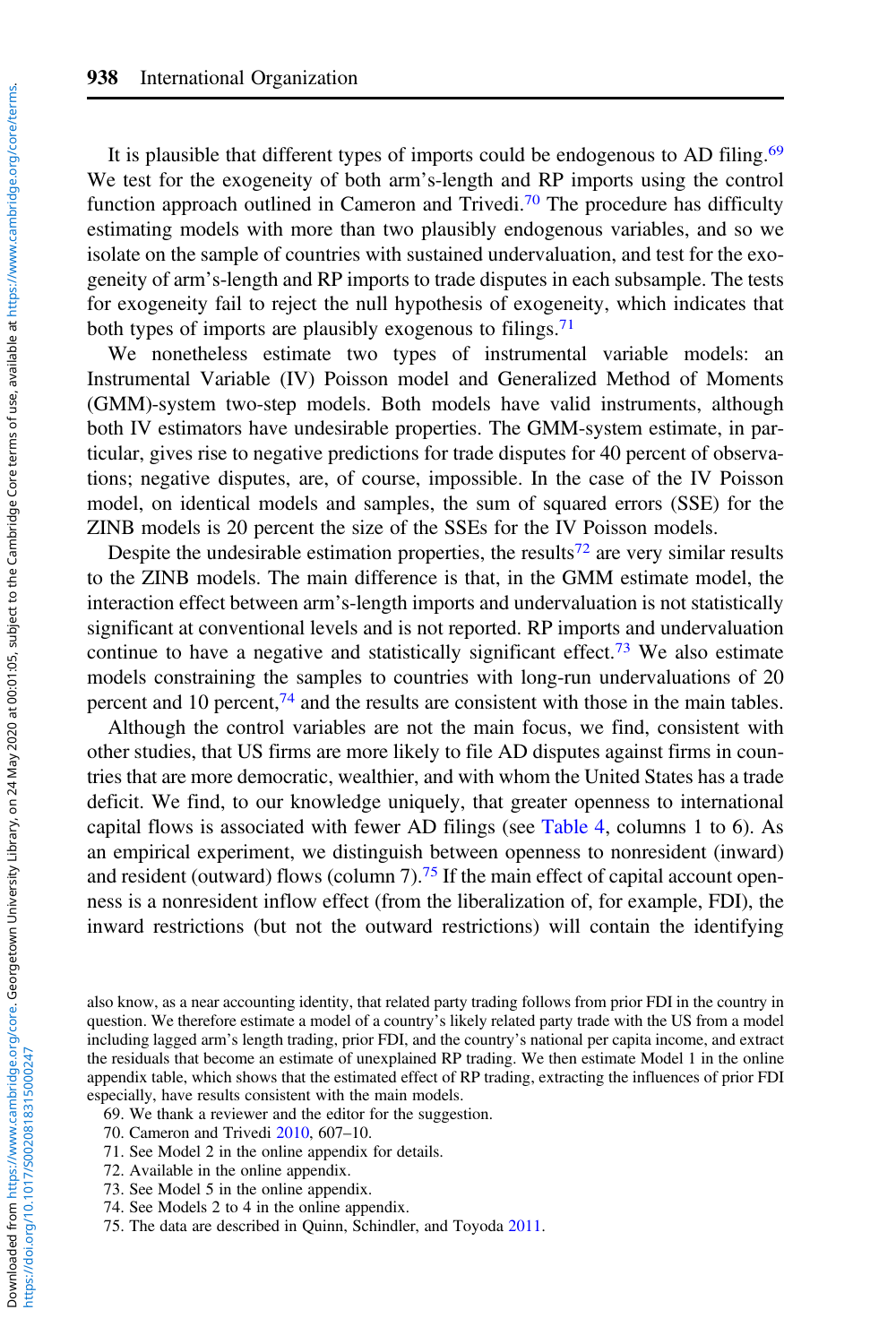|                                              | (1)                   | (2)                   | (3)                   |
|----------------------------------------------|-----------------------|-----------------------|-----------------------|
| $DISPUTES_{t-1}$                             |                       | $0.072*$<br>(0.040)   | 0.008<br>(0.034)      |
| UNDERVALUATION <sub>1-1</sub>                | $1.610**$<br>(0.639)  | 0.743<br>(0.687)      | $-6.607**$<br>(2.719) |
| US ARM'S-LENGTH IMPORTS $_{t-1}$             |                       |                       | 4.473***<br>(1.336)   |
| US RELATED-PARTY IMPORTS $_{t-1}$            |                       |                       | $-6.914**$<br>(2.944) |
| Constant                                     | $1.578***$<br>(0.147) | $1.212***$<br>(0.252) | $-0.254$<br>(0.609)   |
| Log-likelihood<br><i><b>Observations</b></i> | $-85.097$<br>33       | $-82.363$<br>32       | $-31.347$<br>15       |

# <span id="page-26-0"></span>TABLE 5. Undervaluation, imports, and antidumping filings against Chinese firms

Notes: The table reports the results of negative binomial estimates of annual AD filings against China by complainants in the United States. The independent variables are country-year values corresponding to China. The undervaluation index is defined in the text; higher values indicate greater real exchange rate undervaluation relative to the US dollar. Related imports and arm's-length imports measure US imports from China by affiliated and unaffiliated parties, respectively, as a share of US GDP. Standard errors are reported in parentheses.  $*p < 0.1$ ;  $**p < 0.05$ ;  $***p < 0.01$ .



FIGURE 6. US antidumping filings against China: Observed and predicted (derived from results in Model 3, Table 5)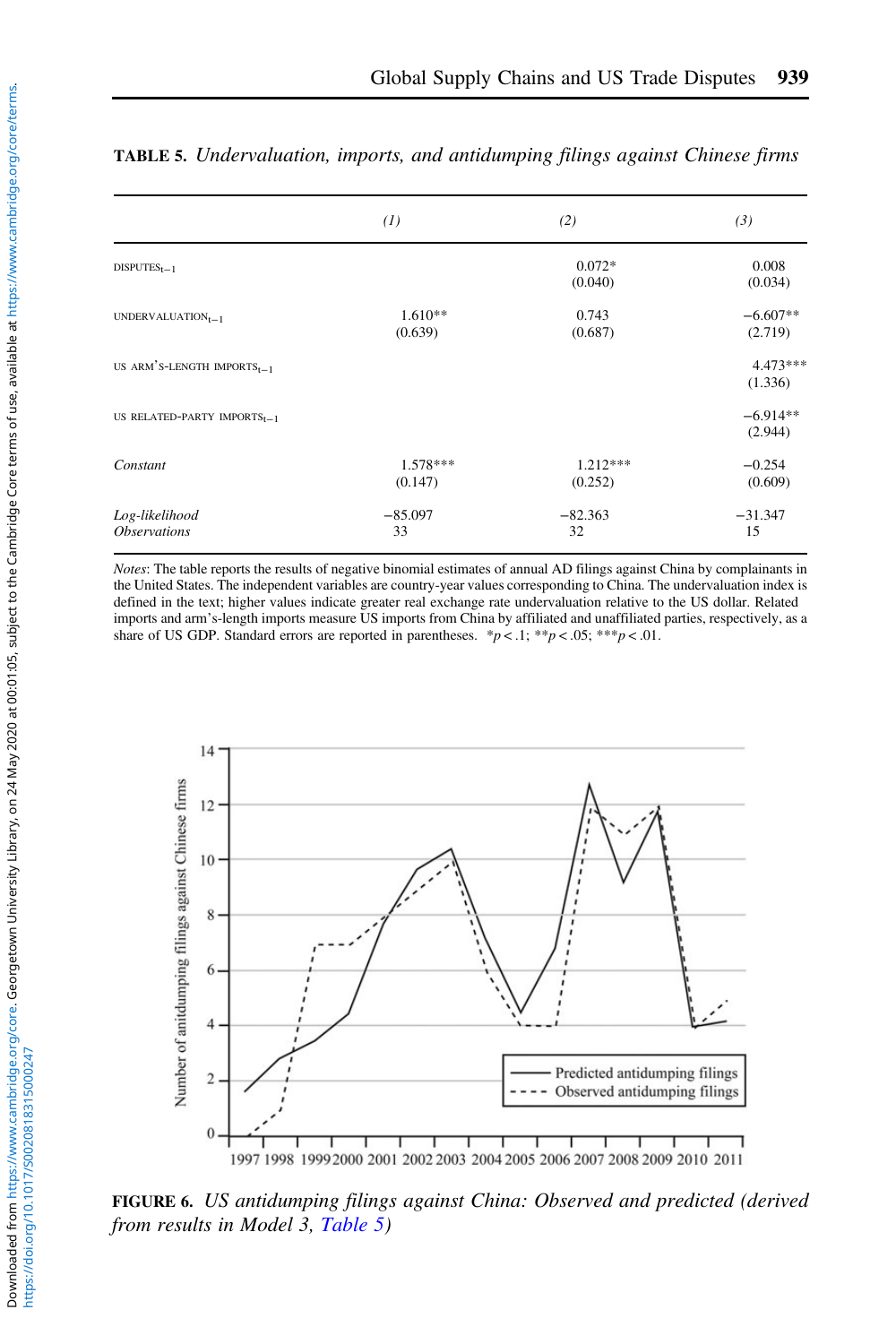variance. It is, indeed, the indicator of openness to nonresident inward investment, and not the indicator of openness to resident outflows, that contains the identifying variance in the capital account openness data. This is an area for future investigation.

We proposed earlier that a BIT with the United States might also increase US FDI, thereby reducing AD filings. The estimated coefficient estimate of the BIT variable is always negative. In some models, however, the estimates do not achieve conventional levels of statistical significance. This is another area for future research.

As we note, China is likely to be an unusual case, both because of its special status under US trade law and because of the large effects its economic activities have on the US market.<sup>76</sup> We investigate the China case explicitly and report the results in [Table 5](#page-26-0), which indicate that increased arm's-length imports from China are associated with increases in trade disputes, while RP imports are strongly negatively correlated with filings. [Figure 6](#page-26-0) shows that the predictions from our model very closely match the number and timing of actual AD petitions by US firms against China.

# Conclusion

Recent scholarship in international economics demonstrates that firm-level heterogeneity within an industry is a main driver of trade and international investment activities. The political implications of "heterogeneous firm" (or "new, new") trade theory are, however, largely unexplored thus far.

Much can be learned about political and regulatory outcomes by shifting the investigator's focus from factors and sectors to the level of individual firms. We use US firm AD filings as a prism through which to explore the utility of heterogeneous firm trade theory. The specific locations of firm vertical FDI and intrafirm trade at a point in time help explain the recent puzzling decline in firm AD filings, and we use both microlevel firm and macrolevel national data to examine our claims.

We demonstrate empirically that (1) intraindustry firm heterogeneity exists between AD filers and nonfilers and (2) the changing composition and characteristics of firms have important implications for this activity. Firms that file AD petitions are different from industry peers that do not file: they are larger and more internationally engaged in trade, though not with the countries that are filed against. Among firms that have investment or trade positions in foreign countries—especially once they set up vertical affiliates with which they trade—AD filings become much less likely, even in the context of currency undervaluation and rising import competition.

The increasing engagement of US-based MNCs with undervalued countries, as we documented in this study, has reduced the scope for effectively organizing AD coalitions. The rising share of economic activity accounted for by firms with global production affiliates in countries with undervalued currencies makes organizing a coalition that represents 25 percent of the activity in a product market increasingly difficult. Given

<sup>76.</sup> See Autor, Dorn, and Hanson [2013](#page-31-0), for a discussion of the magnitude effects on Chinese import competition of US labor markets.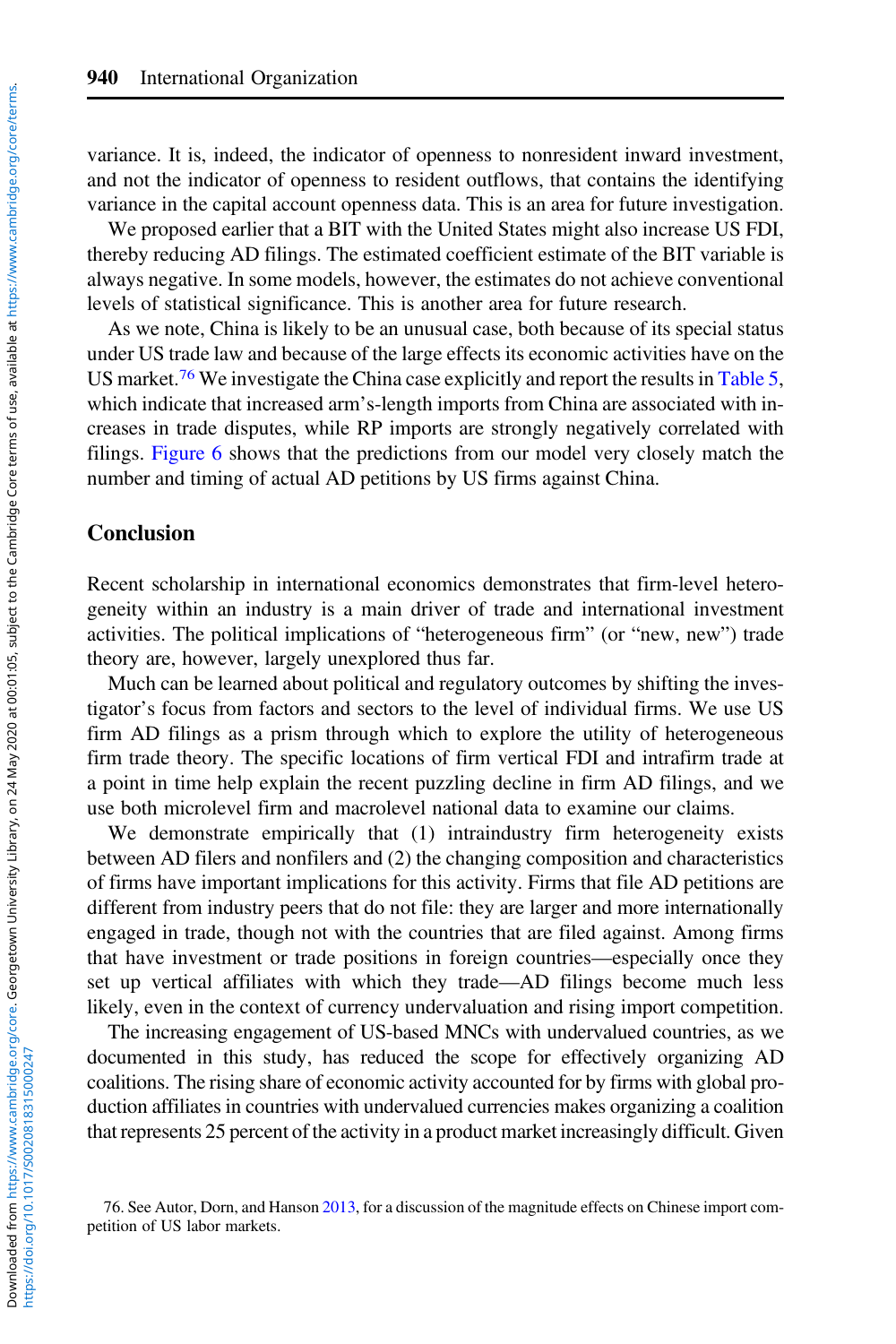<span id="page-28-0"></span>the rapid expansion of global supply chains, our findings offer a partial explanation for the decline in AD filings and the puzzling dearth of protectionism in the wake of the global financial crisis.77

Firm-based theories and empirical approaches are likely to prove effective in addressing a range of political questions in international political economy. Conflicts over international economic policies and outcomes are likely to divide firms within industries, separating firms with the capabilities to expand (and thus benefit from further integration) from those that cannot compete. By shifting the unit of analysis to individual firms, we expect that future scholarship will better explain the location and form of political activities as well as the distributional effects of changes in the global economy. Firm-level approaches are likely to illuminate individual and firm preferences and political behavior across a range of issues including corporate taxation, international trade and investment, and financial regulation.

# Appendix

|                            | (1)<br>(3)<br>(2)<br>1994-2009 growth in: |                               | (4)<br>(6)<br>(5)<br>First difference of: |                                 |                                   |                                  |
|----------------------------|-------------------------------------------|-------------------------------|-------------------------------------------|---------------------------------|-----------------------------------|----------------------------------|
|                            | <b>Affiliates</b>                         | RP<br>exporting<br>affiliates | Horizontal<br>affiliates                  | <b>Affiliates</b>               | RP exporting<br>affiliates        | Horizontal<br>affiliates         |
| UNDERVALUED DUMMY          | $1.223***$<br>(0.426)                     | $2.600***$<br>(0.859)         | 0.401<br>(0.299)                          |                                 |                                   |                                  |
| NEUTRAL VALUATION DUMMY    | 1.531<br>(1.733)                          | $1.329**$<br>(0.608)          | 2.341<br>(2.776)                          |                                 |                                   |                                  |
| <b>UNDERVALUATION</b>      |                                           |                               |                                           | 0.080<br>(0.071)                | $0.231***$<br>(0.070)             | $-0.023$<br>(0.067)              |
| 2004                       |                                           |                               |                                           | $-0.047$<br>(0.060)             | $0.496***$<br>(0.064)             | $-0.492***$<br>(0.074)           |
| 2009                       |                                           |                               |                                           | 0.012                           | $0.482***$                        | $-0.124*$                        |
| Constant                   |                                           |                               |                                           | (0.059)<br>$0.108**$<br>(0.048) | (0.056)<br>$-0.169***$<br>(0.039) | (0.063)<br>$0.263***$<br>(0.052) |
| <i><b>Observations</b></i> |                                           |                               |                                           | 335                             | 335                               | 335                              |
| <b>Countries</b>           | 101                                       | 78                            | 98                                        | 112                             | 112                               | 112                              |
| R-squared                  | 0.023                                     | 0.135                         | 0.020                                     | 0.007                           | 0.235                             | 0.169                            |

TABLE A1. Undervaluation and MNC investment, 1994–2009

Notes: The table reports growth in and first differences of US MNC affiliates in three separate categories: TOTAL AFFILIATES, affiliates with positive sales to affiliated parties in the US or in other countries (RELATED-PARTY EXPORTERS), and affiliates that do not export (HORIZONTAL AFFILIATES). In columns (1) to (3), countries with zero affiliates in 1994 are excluded. The currency valuation dummies corresponds to the 1990–2009 period averages of our undervaluation index: UNDERVALUED DUMMY takes a value of 1 if UNDERVALUATION is greater than or equal to .1; NEUTRAL VALUATION DUMMY takes a value of 1 if UNDERVALUATION is between −.1 and .1. In columns (4) to (6), affiliates counts are logged (plus one) and UNDERVALUATION represents the average value of the undervaluation index for the five-year period prior to and including the benchmark year. Robust standard errors are in parentheses, adjusted for country level clustering in columns (4) to (6). Standard errors are reported in parentheses.  $\frac{*p}{<}$ .1;  $\frac{**p}{<}$ .05;  $\frac{**p}{<}$ .01.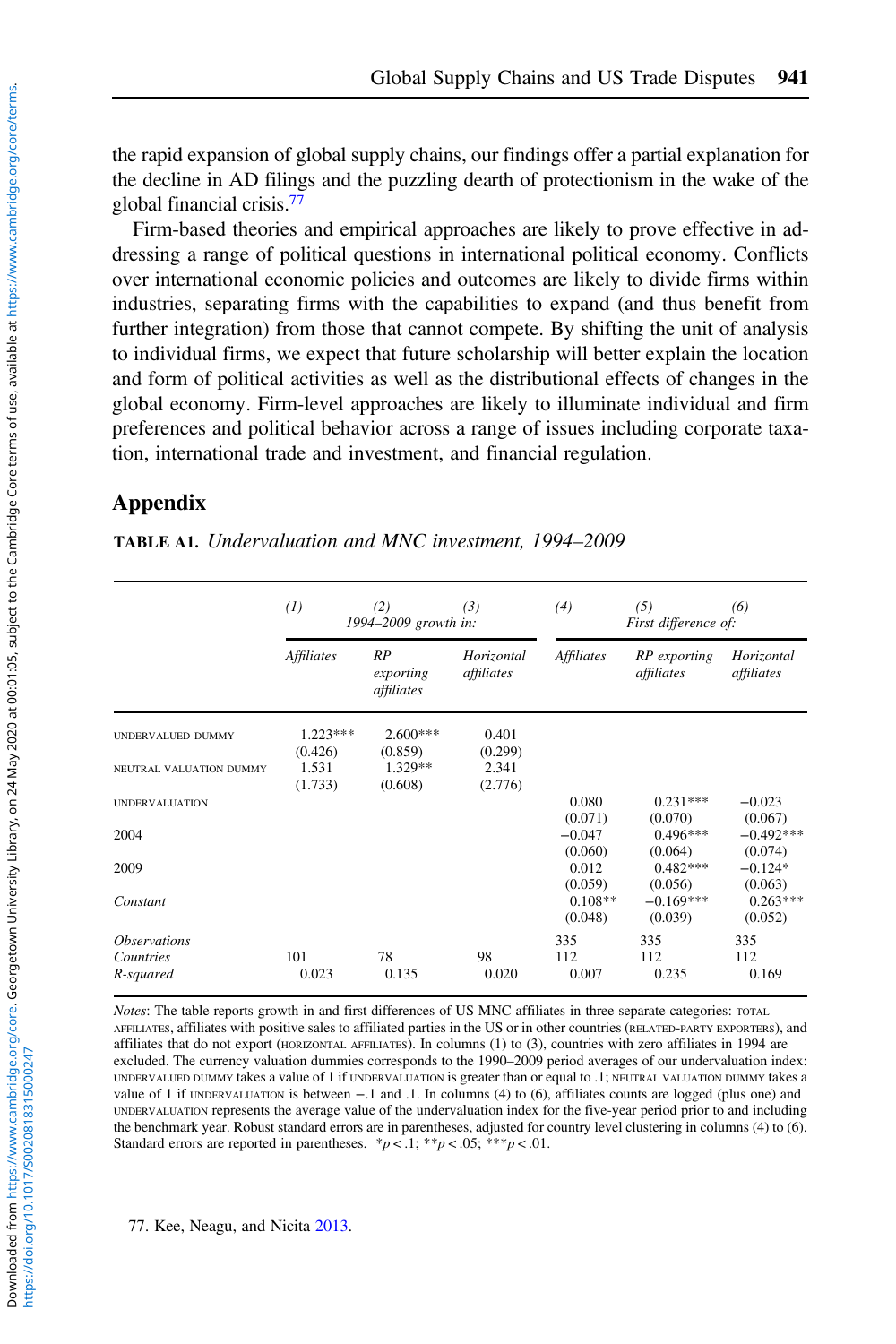# Data

#### AD Petition Data

Our data source for AD petitions is the May 2012 update of the GAD, which includes all AD petitions filed in the United States since 1980, including the name of the petitioner, a detailed product code corresponding to the product(s) under investigation, the country host of the firm against which the dispute is filed, and the date of the initiation of the investigation.<sup>78</sup>

#### Firm- and Intra-Industry Level International Engagement Data

To examine the behavior of individual firms in an industry context, we use the LFTTD, which links individual US trade transactions to US firms using a longitudinal database of US enterprises that tracks almost all private-sector firms in the United States.<sup>79</sup> For each export and import transaction, we observe the ten-digit Harmonized System classification, the (nominal) value and quantity shipped, the shipment date, the destination or source country, the transport mode, and whether the transaction takes place at "arm's length" or between "related parties." Export partners are "related" if either party owns, directly or indirectly, 10 percent or more of the other party. For imports, the ownership cutoff is 6 percent.

We match the AD firm filings data compiled by  $Bown^{80}$  with the Census Bureau's Business Register using the name of the filing organization. (Some of the filers are not firms; filing organizations include, for example, labor organizations, farm produce coops, and cities.) Once the AD filing firms are matched to the Business Register, we use a common identifier to match to the LFTTD and the Census Bureau's Longitudinal Business Database (LBD), which contains information on industry and employment for almost all private sector establishments in the US.81 The combination of the LBD and the LFTTD allows us to construct a detailed and comprehensive picture of US firms' domestic operations and international trade relationships.

We classify firms into product markets based on the six-digit NAICS industry in which the firm is active and in which it has the most employment (using information from the Census Bureau's Longitudinal Business Database) for each year.<sup>82</sup> All firms are classified into a single six-digit industry, and we restrict the sample to the manufacturing sector.

#### US Multinational Company Data

We rely on confidential firm-level data from the BEA quinquennial Benchmark Surveys of US Direct Investment Abroad, which are the most comprehensive in scope and coverage of the

78. The GAD lists data from 1980 onward as being available, although data for 1979 for the United States are available in the file.

79. For more information on the LFTTD, see Bernard, Jensen, and Schott [2009](#page-32-0).

81. Jarmin and Miranda [2002](#page-33-0).

82. The North American Industrial Classification System (NAICS) is used to classify producers based on the production technology used in the establishment. The Harmonized Commodity Code System, or HS, is used to classify products in international trade. Unfortunately, the two systems are distinct, and have little structural similarity. We classify firms at the six-digit NAICS level to obtain fairly narrow company comparisons. We compare imports and exports of products at the HS four-digit level because this is the level at which AD filing data are most detailed and still reliable.

<sup>80.</sup> Bown [2012.](#page-32-0)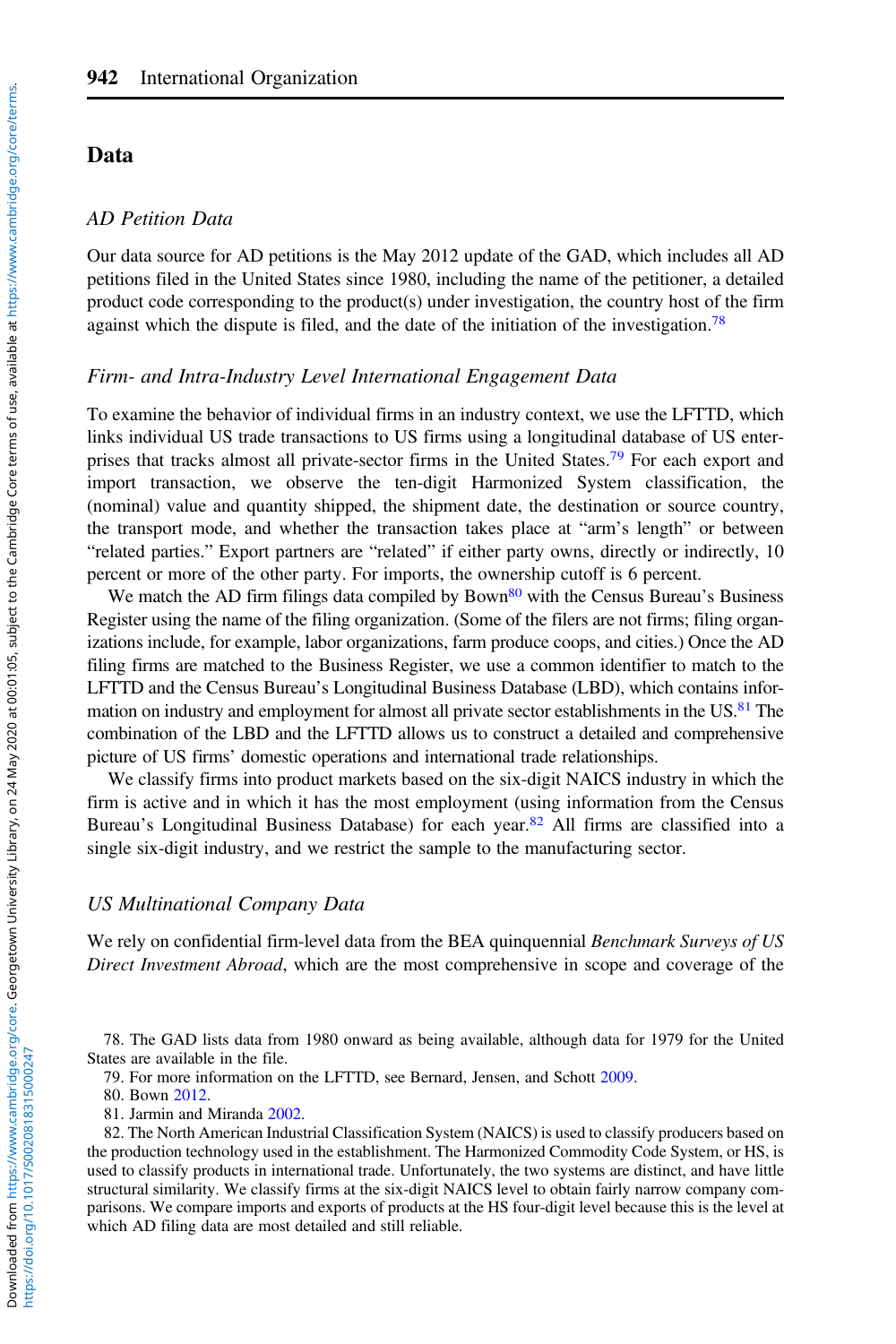BEA surveys. Any US person is considered to have a foreign affiliate if she has direct or indirect ownership of 10 percent or more of the voting securities of an incorporated, non-US business enterprise or an equivalent interest in an unincorporated, non-US business enterprise at any time during a benchmark year. A US multinational company consists of a US parent (headquarters) company and each of its foreign affiliates. The International Investment and Trade in Services Survey Act requires owners of foreign affiliates to complete the BEA surveys detailing their financial and operating activities for each foreign affiliate and to provide information on the value of transactions between the affiliate and other parties, including the US parent.

Our analysis of firm responses to undervaluation uses affiliate-level data from the 1994, 1999, 2004, and 2009 benchmark surveys.<sup>83</sup> The specific survey forms that the US MNC is required to complete vary by year, the size of the affiliate (measured as assets, sales, or the absolute value of net income),<sup>84</sup> and the US parent's percentage of ownership of the affiliate. The affiliate-level data allow us to disaggregate affiliate sales to a variety of buyers, including the US parent, the host country, and other foreign affiliates<sup>85</sup> to generate the following affiliate categorizations:

- Total affiliates
- RP exporting affiliates: the total number of affiliates that export to the US parent or to other foreign affiliates
- Horizontal affiliates: the total number of affiliates that do not report positive exports.

#### Computing Undervaluation vis-à-vis the United States

The real exchange rate can be thought of as the price of tradable goods relative to nontradable goods. Our bilateral real exchange rate index captures the unique yearly value of a country's goods, relative to those in the United States at the prevailing nominal exchange rate. To generate our index, we rely on price-level data from the Penn World Tables 7.1.<sup>86</sup> In particular, we compute the following:

$$
RERunadj_{it} = \text{In}(XRAT_{it}/PPP_{it}).\tag{A1}
$$

We adjust for two well-known determinants of the real exchange rate. First, to account for the Balassa-Samuelson effect (that is, that relative prices of nontradable goods tend to increase with country wealth), we adjust for GDP/capita:  $GDPPC_{it}$ . This procedure is standard, and is used, for example, in Copelovitch and Pevehouse.<sup>87</sup> Second, following the IMF, $88$  our

83. We rely on nonfinancial affiliate surveys accepted by the BEA; we exclude those that were not accepted because of reporting errors.

84. The foreign affiliate size thresholds by benchmark year are as follows: \$3 million (1994), \$7 million (1999), \$10 million (2004), and \$25 million (2009). The data coverage is considered nearly complete. In a typical benchmark year, the survey covers more than 99 percent of affiliate activity by total sales, assets, and US FDI. For example, in 1994 participating affiliates accounted for 99.9 percent of total US FDI. In unreported analysis, we duplicated the analysis reported in [Tables 2](#page-15-0) and A1 using a common inflation-adjusted threshold of \$25 million. Our findings are not sensitive to this adjustment.

85. The data on foreign affiliate sales broken down by destination are collected for majority-owned affiliates only.

86. Heston, Summers, and Aten [2012.](#page-32-0)

87. Copelovitch and Pevehouse [2013.](#page-32-0)

88. IMF [2012.](#page-32-0)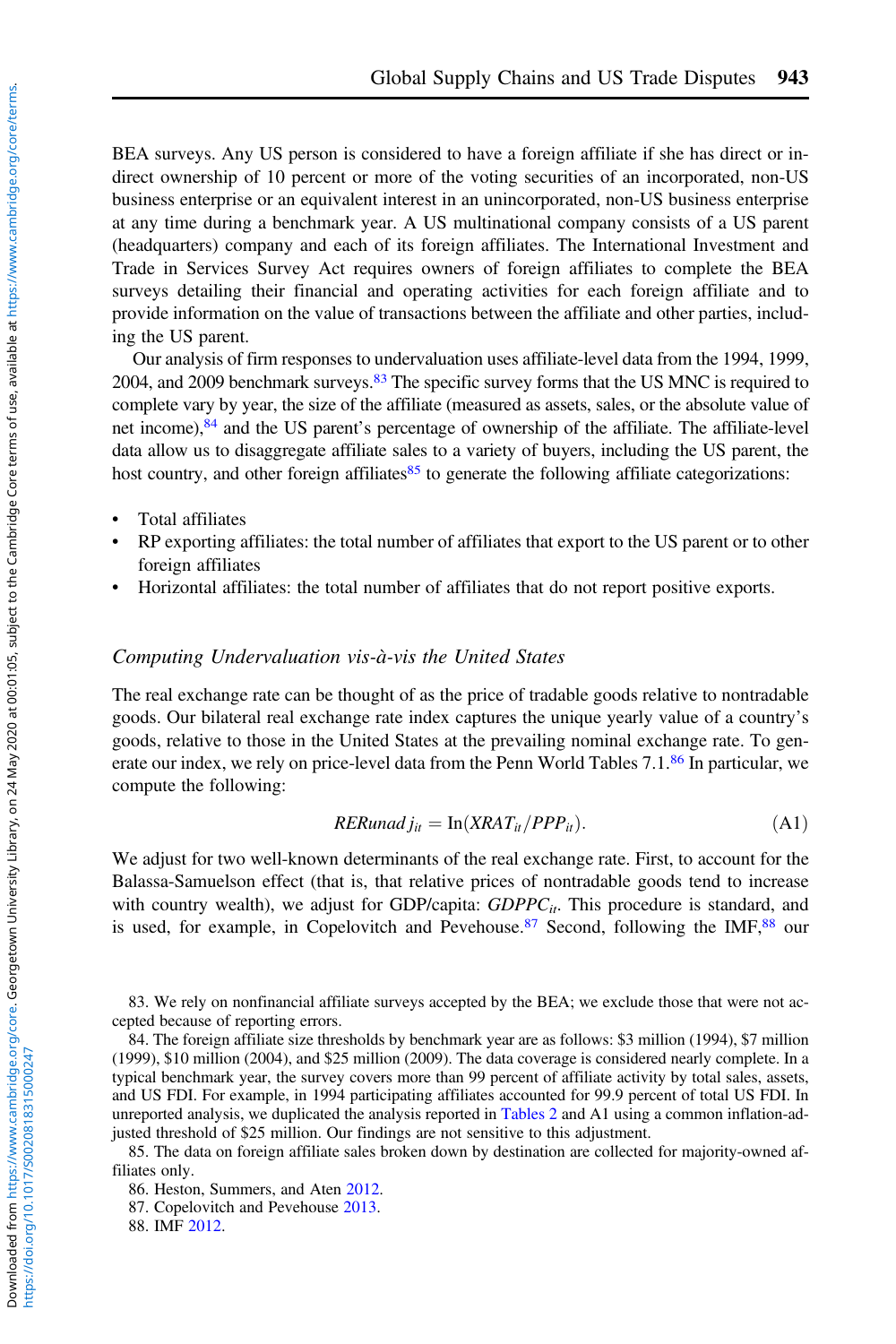https://doi.org/10.1017/S0020818315000247

<span id="page-31-0"></span>index captures capital controls using data from Quinn and Toyoda.<sup>89</sup> Our undervaluation index is the residual  $\varepsilon_{it}$  of the following regression:

$$
RERunadj_{it} = \alpha + \beta InGDPPC_{it} + \delta CAOPEN_{it-1} + \gamma_t + \varepsilon_{it}, \tag{A2}
$$

where  $\gamma_t$  is a year fixed-effect term, and  $CAOPEN_{it-1}$  is the Quinn/Toyoda capital controls index for country *i* in year  $t-1.90$ 

Following Lane and Milesi-Ferretti,  $9<sup>1</sup>$  we exclude banking center/tax haven countries from the analysis because the exchange rate valuations and trade data for these countries are affected by the tax allocation strategies of multinational companies as much (or more than) the economic fundamentals of those countries.<sup>92</sup>

# Supplementary Material

Supplementary material for this article is available at [http://dx.doi.org/10.1017/](http://dx.doi.org/10.1017/S0020818315000247) [S0020818315000247.](http://dx.doi.org/10.1017/S0020818315000247)

# References

- Baron, Reuben M., and David A. Kenny. 1986. The Moderator-Mediator Variable Distinction in Social Psychological Research: Conceptual, Strategic and Statistical Considerations. Journal of Personality and Social Psychology 51 (6):1173–82.
- Bechtel, Michael M., and Dirk Leuffen. 2010. Forecasting European Union Politics: Real-time Forecasts in Political Time Series Analysis. European Union Politics 11 (2):309–27.
- Bechtel, Michael M., and Thomas Sattler. 2015. What Is Litigation in the World Trade Organization Worth? International Organization 69 (2):375–403.
- Berg, Andrew, and Yanling Miao. 2010. The Real Exchange Rate and Growth Revisited: The Washington Consensus Strikes Back? Working Paper 10/58. Washington, DC: International Monetary Fund.
- Bernard, Andrew B., and J. Bradford Jensen. 1995. Exporters, Jobs, and Wages in US Manufacturing: 1976–87. Brookings Papers on Economic Activity: Microeconomics: 67–119.
	- ———. 1999. Exceptional Exporter Performance: Cause, Effect, or Both? Journal of International Economics 47 (1):1–25.
- Bernard, Andrew B., Jonathan Eaton, J. Bradford Jensen, and Samuel Kortum. 2003. Plants and Productivity in International Trade. American Economic Review 93 (4):1268–90.

89. Quinn and Toyoda [2008](#page-33-0).

90. The data for five countries for years in which those countries experienced hyperinflation during war or civil unrest are excluded owing to unreliable Penn World Table data. The estimation results are unaffected by the inclusion or exclusion of these cases.

91. Lane and Milesi-Ferretti [2007](#page-33-0).

92. In this study, the countries omitted because of their designations as "tax haven" banking centers include the Bahamas, Bahrain, Barbados, Hong Kong, Ireland, Luxembourg, Panama, Singapore, and Switzerland. See Gravelle [2013,](#page-32-0) 3. All of the results reported in this article are substantively unaffected by the exclusion or inclusion of the data for these countries.

Autor, David H., David Dorn, and Gordon H. Hanson. 2013. The China Syndrome: Local Labor Market Effects of Import Competition in the United States. American Economic Review 103 (6):2121–68.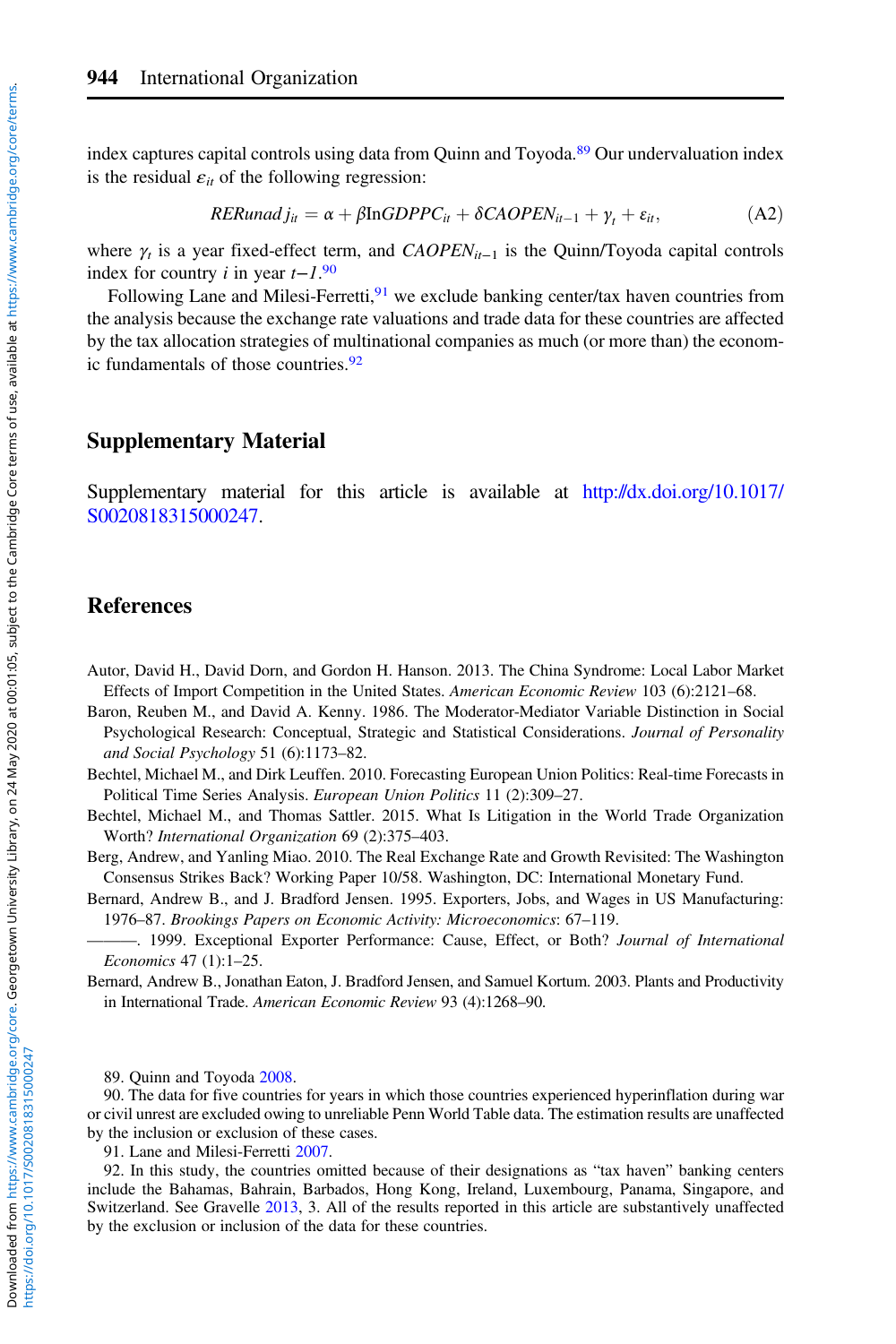<span id="page-32-0"></span>Bernard, Andrew B., J. Bradford Jensen, Stephen Redding, and Peter Schott. 2007. Firms in International Trade. Journal of Economic Perspectives 21 (3):105–30.

-. 2009. The Margins of US Trade. American Economic Review 99 (2):487-93.

- Bernard, Andrew B., J. Bradford Jensen, and Peter Schott. 2009. Importers, Exporters and Multinationals: A Portrait of Firms in the US that Trade Goods. In Producer Dynamics: New Evidence from Micro Data, edited by Timothy Dunne, J. Bradford Jensen, and Mark J. Roberts, 513–57. Chicago: University of Chicago Press.
- Blonigen, Bruce A. 1997. Firm-Specific Assets and the Link Between Exchange Rates and Foreign Direct Investment. American Economic Review 87 (3):447–65.
- Bombardini, Matilde. 2008. Firm Heterogeneity and Lobby Participation. Journal of International Economics 75 (2):329–48.
- Bown, Chad P. 2011. Taking Stock of Antidumping, Safeguards and Countervailing Duties, 1990–2009. World Economy 34 (12):1955–98.
- -. 2012. Global Antidumping Database. Available at <[http://econ.worldbank.org/ttbd/gad/>](http://econ.worldbank.org/ttbd/gad/). Accessed 23 October 2012.
- Broz, Lawrence, and Seth H. Werfel. 2014. Exchange Rates and Industry Demands for Trade Protection. International Organization 68 (2):393–416.
- Busch, Marc L. 2000. Democracy, Consultation, and the Paneling of Disputes Under GATT. Journal of Conflict Resolution 44 (4):425–46.
- Cameron, A. Colin, and Pravin K. Trivedi. 2010. Microeconometrics Using Stata, rev. ed. College Station, TX: Stata Press.
- Chiquiar, Daniel, Manuel Ramos-Francia, Nicolas Amoroso, and Nuria Quella. 2008. Determinants of Mexico's Comparative Advantages and of the Performance of Its Manufacturing Exports During 1996–2005. Working Paper 2008-01. Mexico City: Banco de México.
- Copelovitch, Mark S., and Jon C. Pevehouse. 2011. Currency Wars by Other Means? Exchange Rates and WTO Dispute Initiation. Paper presented at the 2010 IPES Conference, November, Cambridge, MA.
- ———. 2013. Ties That Bind? Preferential Trade Agreements and Exchange Rate Policy Choices. International Studies Quarterly 57 (2):385–99.
- Easterly, William. 2005. National Policies and Economic Growth: A Reappraisal. In Handbook of Economic Growth, edited by Philippe Aghion and Steven Durlauf. Cambridge, MA: Harvard University Press.
- Froot, Kenneth A., and Jeremy C. Stein. 1991. Exchange Rates and Foreign Direct Investment: An Imperfect Capital Markets Approach. Quarterly Journal of Economics 106 (4):1191–217.
- Gawande, Kishore, Bernard Hoekman, and Yue Cui. 2015. Global Supply Chains and Trade Policy Responses to the 2008 Crisis. World Bank Economic Review 29 (1):102–28.
- Gravelle, Jane G. 2013. Tax Havens: International Tax Avoidance and Evasion. Report R40623. Washington, DC: Congressional Research Service.
- Greir, Kevin B., Michael C. Munger, and Brian E. Roberts. 1994. The Determinants of Industry Political Activity, 1978–86. American Political Science Review 88 (4):911–26.
- Helpman, Elhanan. 1984. A Simple Theory of International Trade with Multinational Corporations. Journal of Political Economy 92 (3):451–71.

———. 2014. Foreign Trade and Investment: Firm-Level Perspectives. Economica 81 (321):1–14.

- Heston, Alan, Robert Summers, and Bettina Aten. 2012. Penn World Table Version 7.1. Center for International Comparisons of Production, Income and Prices at the University of Pennsylvania. Available at <<http://pwt.econ.upenn.edu/>>. Accessed 18 June 2012.
- Hilbe, Joseph M. 2011. Negative Binomial Regression. New York: Cambridge University Press.
- Hiscox, Michael J. 2001. Class Versus Industry Cleavages: Inter-industry Factor Mobility and the Politics of Trade. International Organization 55 (1):1–46.
- International Monetary Fund. 2012. External Balance Assessment (EBA): Technical Background of the Pilot Methodology. Available at [<http://www.imf.org/external/np/res/eba/pdf/080312.pdf](http://www.imf.org/external/np/res/eba/pdf/080312.pdf)>. Accessed 23 October 2012.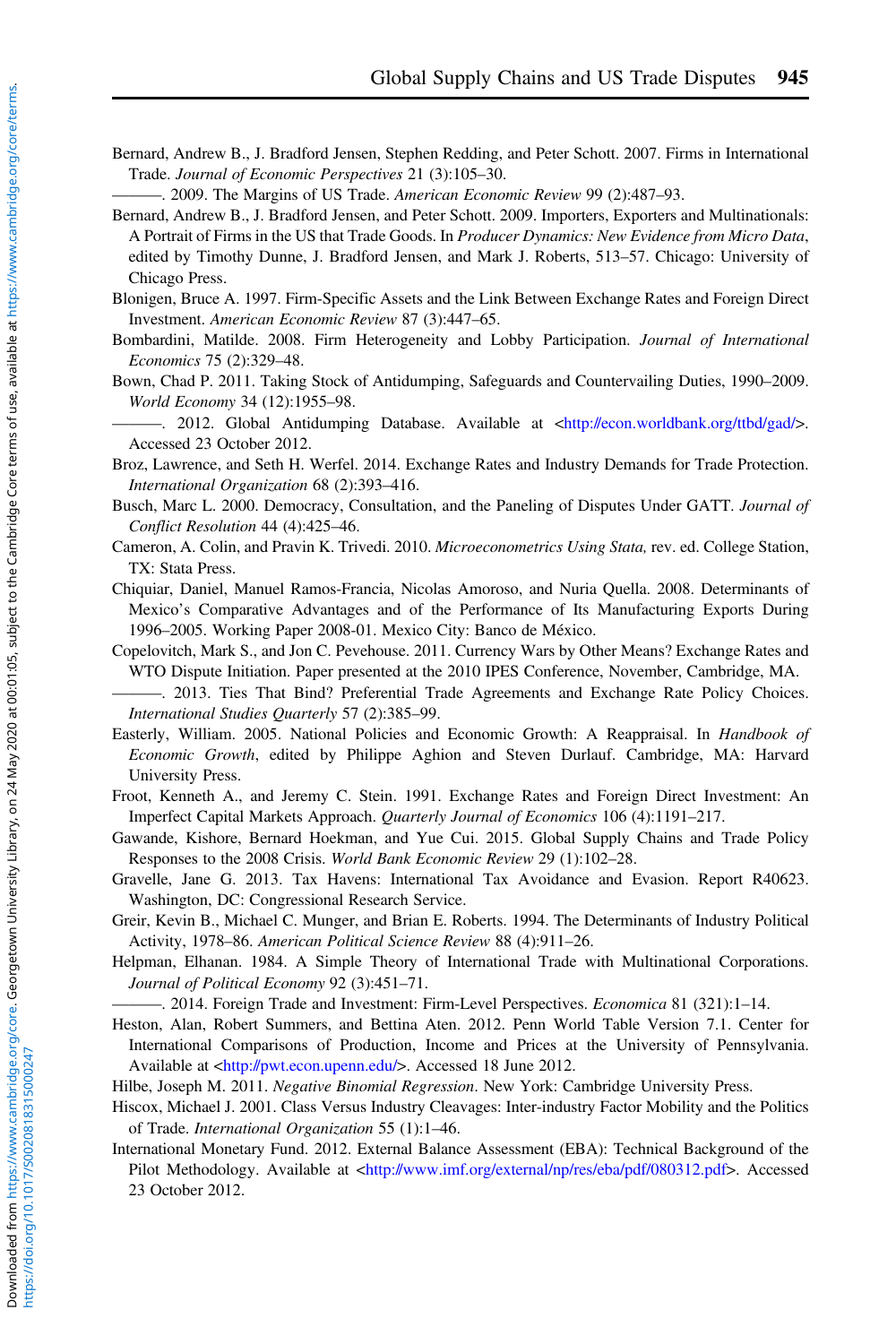- <span id="page-33-0"></span>Irwin, Douglas. 2005. The Rise of US Anti-dumping Activity in Historical Perspective. World Economy 28  $(5):651-68.$
- Jarmin, R.S., and J. Miranda. 2002. The Longitudinal Business Database, Working Paper 02–17. Washington, DC: US Census Bureau Center for Economic Studies. Available at <[http://papers.ssrn.](http://papers.ssrn.com/sol3/papers.cfm?abstract_id=2128793) [com/sol3/papers.cfm?abstract\\_id=2128793](http://papers.ssrn.com/sol3/papers.cfm?abstract_id=2128793).
- Jensen, Nathan M. 2013. Domestic Institutions and the Taxing of Multinational Corporations. International Studies Quarterly 57 (3):440–48.
- Kee, Hiau Looi, Cristina Neagu, and Alessandro Nicita. 2013. Is Protectionism on the Rise? Assessing National Trade Policies During the Crisis of 2008. Review of Economics and Statistics 95 (1):342–46.
- Knetter, Michael, and Thomas J. Prusa. 2003. Macroeconomic Factors and Anti-dumping Filings. Journal of International Economics 61 (1):1–18.
- Kogut, Bruce, and Nalin Kulatilaka. 1994. Operating Flexibility, Global Manufacturing, and the Option Value of a Multinational Network. Management Science 40 (1):123-39.
- Lane, Philip R., and Gian Maria Milesi-Ferretti. 2007. The External Wealth of Nations, Mark II: Revised and Extended Estimates of Foreign Assets and Liabilities. 1970–2004. Journal of International Economics 73 (2):223–50.
- Ludema, Rodney D., and Anna Maria Mayda. 2011. Canada: No Place Like Home for Antidumping. In The Great Recession and Import Protection: The Role of Temporary Trade Barriers, edited by Chad P. Bown, 131–61. London: CEPR and the World Bank.
- Magee, Stephen P. 1980. Three Simple Tests of the Stolper-Samuelson Theorem. In Issues in International Economics, edited by Peter Oppenheimer, 136–53. London: Oriel Press.
- Melitz, Marc J. 2003. The Impact of Trade on Intra-industry Reallocations and Aggregate Industry Productivity. Econometrica 71 (6):1695–725.
- Messerlin, Patrick A. 2004. China in the World Trade Organization: Antidumping and Safeguards. World Bank Economic Review 18 (1):105–30.
- Milner, Helen. 1988. Trading Places: Industries for Free Trade. World Politics 40 (3):350–76.
- Nollen, Stanley D., and Dennis P. Quinn. 1994. Free Trade, Fair Trade, Strategic Trade, and Protectionism in the US Congress, 1987–1988. International Organization 48 (3):491–525.
- Oatley, Thomas. 2010. Real Exchange Rates and Trade Protectionism. Business and Politics 12 (2):1–17.
- Prusa, Thomas J., and Edwin Vermulst. 2013. United States—Definitive Antidumping and Countervailing Duties on Certain Products from China: Passing the Buck on Pass-through. World Trade Review 12 (2): 197–234.
- Quinn, Dennis P., and A. Maria Toyoda. 2008. Does Capital Account Liberalization Lead to Growth? Review of Financial Studies 21 (3):1403–49.
- Quinn, Dennis P., Martin Schindler, and A. Maria Toyoda. 2011. Assessing Measures of Financial Openness and Integration. IMF Economic Review 59 (3):488–522.
- Ramondo, Natalia, Veronica Rappoport, and Kim J. Ruhl. 2013. Horizontal Versus Vertical Foreign Direct Investment: Evidence from US Multinationals. Working Paper. London: London School of Economics.
- Rodrik, Dani. 2008. The Real Exchange Rate and Economic Growth. Brookings Papers on Economic Activity 2008 (2):365–412.
- Rosendorff, B. Peter. 2005. Stability and Rigidity: Politics and Design of the WTO's Dispute Settlement Procedure. American Political Science Review 99 (3):389–400.
- Rumbaugh, Thomas, and Nicolas Blancher. 2004. China: International Trade and WTO. Accession. Working Paper 04/36. Washington, DC: International Monetary Organization.
- Sanford, Jonathan E. 2011. Currency Manipulation: The IMF and the WTO. Working Paper 22658. Washington, DC: Congressional Research Service.
- Sattler, Thomas, and Thomas Bernauer. 2011. Gravitation or Discrimination? Determinants of Litigation in the World Trade Organization. European Journal of Political Research 50 (2):143-67.
- Tatelman, Todd B. 2007. United States' Trade Remedy Laws and Non-Market Economies: A Legal Overview. Working Paper RL33976. Washington, DC: Congressional Research Service.
- Tomiura, Eiichi. 2007. Foreign Outsourcing, Exporting, and FDI: A Productivity Comparison at the Firm Level. Journal of International Economics 72 (1):113–27.